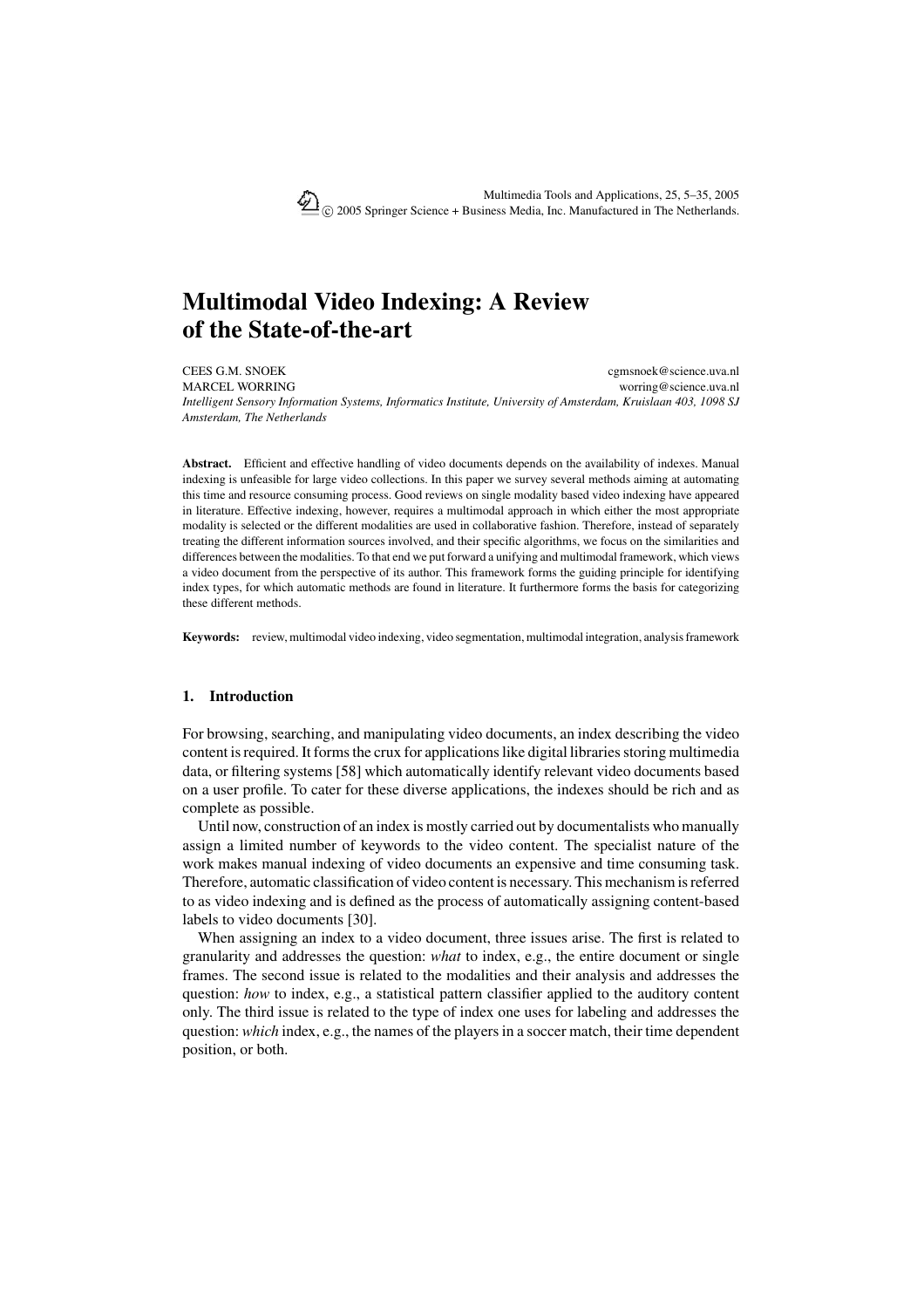Most solutions to video indexing address the *how* question with a unimodal approach, using the visual [16, 28, 63, 81, 84, 98, 102], auditory [22, 26, 47, 60, 61, 65, 92], or textual modality [12, 33, 103]. Good books [25, 32] and review papers [10, 13] on these techniques have appeared in literature. Instead of using one modality, multimodal video indexing strives to automatically classify (pieces of) a video document based on multimodal analysis. Only recently, approaches using combined multimodal analysis were reported [3, 5, 21, 35, 55, 66, 74] or commercially exploited, e.g., [17, 68, 89].

Ultimately the *which* question should be answered with content-based segment descriptors, for instance those proposed in the MPEG-7 standard [51, 52], that make a video document as accessible as a text document. However, the choice for an index is limited by the set of index terms for which automatic detectors can be realized.

One review of multimodal video indexing is presented in [90]. The authors focus on approaches and algorithms available for processing of auditory and visual information to answer the *how* and *what* question. We extend this by adding the textual modality, and by relating the *which* question to multimodal analysis. Moreover, we put forward a unifying and multimodal framework. Our work should therefore be seen as an extension to the work of [10, 13, 90]. Combined they form a complete overview of the field of multimodal video indexing.

The multimodal video indexing framework is defined in Section 2. We view a single video document from the perspective of its author, and discuss the different modalities and granularities involved in video indexing. This framework forms the basis for structuring the discussion on video document segmentation in Section 3. In Section 4 the role of conversion and integration in multimodal analysis is discussed. An overview of the index types that can be distinguished, together with some examples, will be given in Section 5. Finally, in Section 6 we end with a perspective on open research questions.

## **2. An author's perspective on video documents**

In contrast to other frameworks, that view video documents from the (visual) data perspective, e.g., [2], we view a video document as a result of an authoring process. Consequence of this approach is that it allows for integration of different modalities more easily. To arrive at our framework for video indexing, we first consider video creation. In this survey we restrict ourselves to video made within a production environment, so excluding for example surveillance video. Video made within a production environment requires an author who conceives the idea for the video document and produces the final result, consisting of specific content and a layout. Therefore, we view a video document from an authors perspective.

An author uses visual, auditory, and textual channels to express his or her ideas. Hence, the content of a video is intrinsically multimodal. Let us make this more precise. In [57] multimodality is viewed from the system domain and is defined as "the capacity of a system to communicate with a user along different types of communication channels and to extract and convey meaning automatically". We extend this definition from the system domain to the video domain, by using an authors perspective as: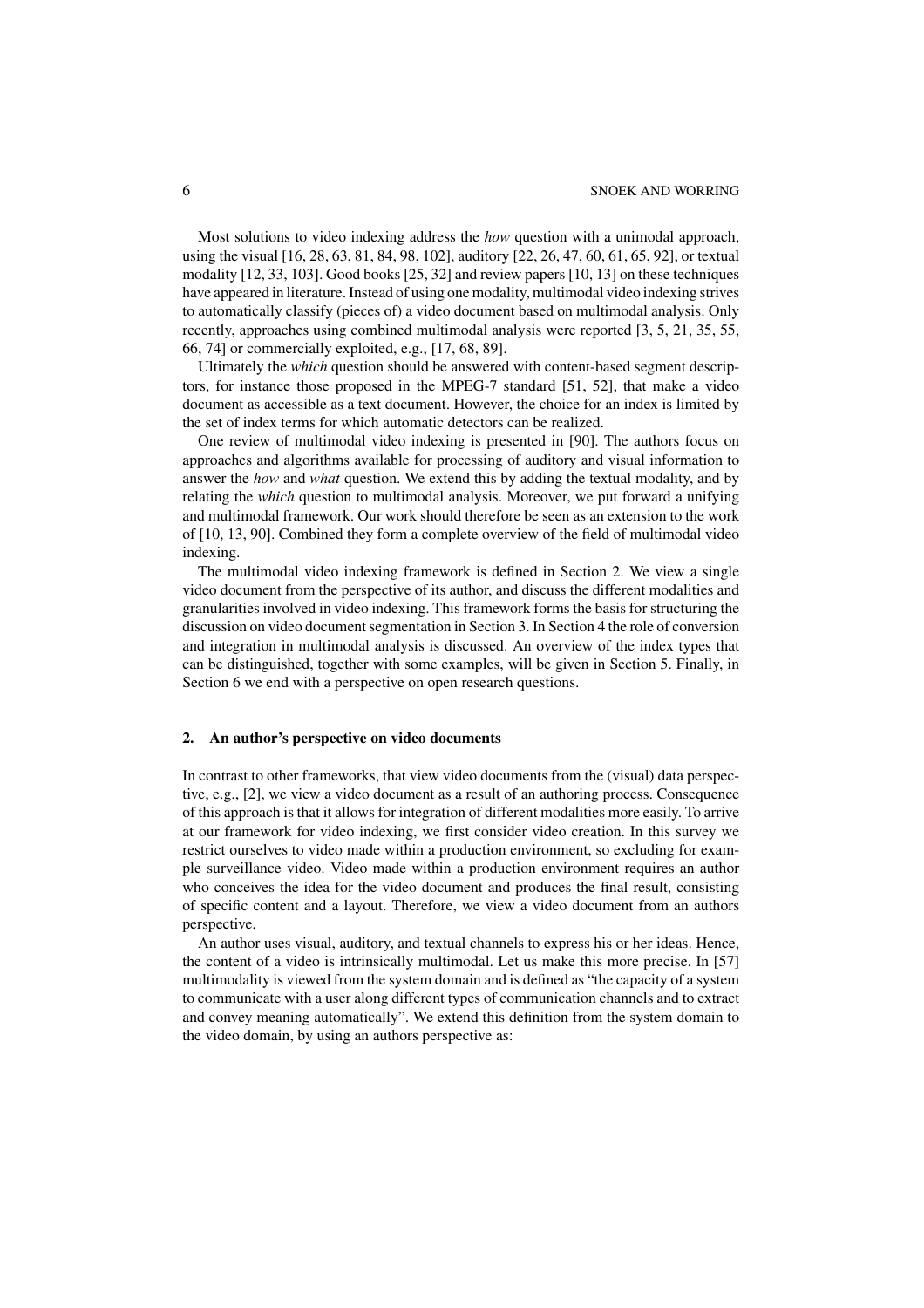*Definition 1* (Multimodality). The capacity of an author of the video document to express a predefined semantic idea, by combining a layout with a specific content, using at least two information channels.

We consider the following three information channels or modalities, within a video document:

- *Visual modality:* contains the *mise-en-scène*, *i.e.*, everything, either naturally or artificially created, that can be seen in the video document;
- *Auditory modality*: contains the speech, music, and environmental sounds that can be heard in the video document;
- *Textual modality*: contains textual resources that describe the content of the video document;

For each of those modalities, Definition 1 naturally leads to a semantic perspective, a content perspective, and a layout perspective. We will now discuss each of the three perspectives involved. The important issue of combining modalities will be described later.

## *2.1. Semantic index*

The first perspective expresses the intended semantic meaning of the author. Defined segments can have a different granularity, where granularity is defined as the descriptive coarseness of a meaningful unit of multimodal information [18]. To model this granularity, we define segments on five different levels within a semantic index hierarchy. The first three levels are related to the video document as a whole. The top level is based on the observation that an author creates a video with a certain purpose. We define:

• *Purpose*: set of video documents sharing similar intention;

The next two levels define segments based on consistent appearance of layout or content elements. We define:

- *Genre*: set of video documents sharing similar style;
- *Sub-genre*: a subset of a genre where the video documents share similar content;

The next level of our semantic index hierarchy is related to parts of the content, and is defined as:

• *Logical units*: a continuous part of a video document's content consisting of a set of named events or other logical units which together have a meaning;

Where named event is defined as:

• *Named events*: short segments which can be assigned a meaning that doesn't change in time;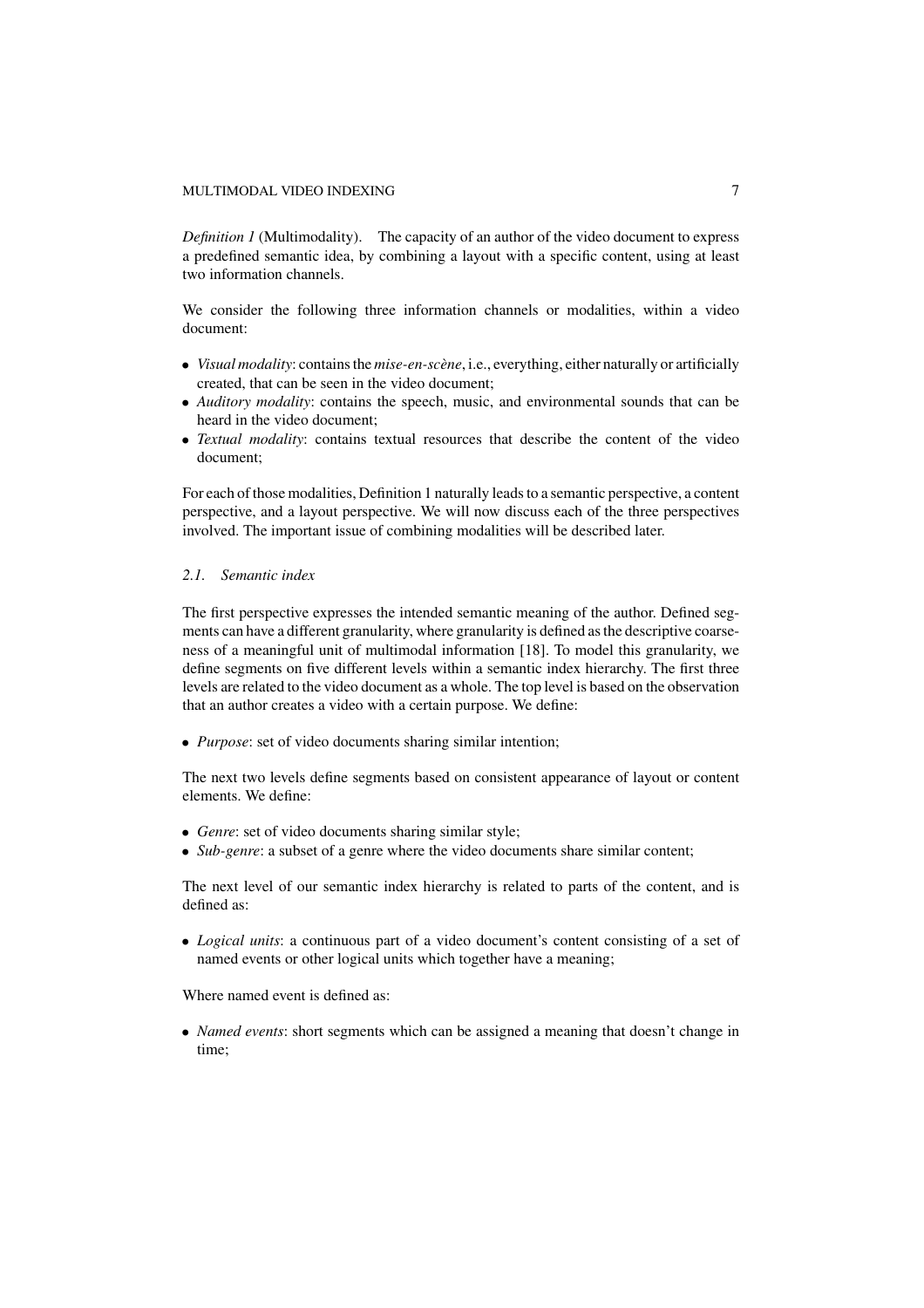Note that named events must have a non-zero temporal duration. A single image extracted from the video can have meaning, but this meaning will never be perceived by the viewer when this meaning is not consistent over a set of images.

At the first level of the semantic index hierarchy we defined purpose. According to [38], the purpose for which the video document is made is either entertainment, information, communication, or data analysis. Recall that we only consider video documents that are made within a production environment. Therefore, the purpose of data analysis is excluded. Genre examples range from feature films, news broadcasts, to commercials. This forms the second level. On the third level are the different sub-genres, which can be e.g., horror movie or ice hockey match. Examples of logical units, at the fourth level, are a dialogue in a drama movie, a first quarter in a basketball game, or a weather report in a news broadcast. Finally, at the lowest level, consisting of named events, examples can range from explosions in action movies, goals in soccer games, to a visualization of stock quotes in a financial news broadcast.

## *2.2. Content*

The content perspective relates segments to elements that an author uses to create a video document. The following elements can be distinguished [9]:

- *Setting*: time and place in which the video's story takes place, can also emphasize atmosphere or mood;
- *Objects*: noticeable static or dynamic entities in the video document;
- *People*: human beings appearing in the video document;

Typically, setting is related to logical units. Objects and people are the main elements in named events. The appearance of the different content elements can be influenced by an author of the video document by using modality specific style elements. For the visual modality an author can use specific colors, lighting, camera angles, camera distance, and camera movement. Auditory style elements are the loudness, rhythmic, and musical properties. The textual appearance is determined by the style of writing and the phraseology. All these style elements contribute to expressing an author's intention.

## *2.3. Layout*

The layout perspective considers the syntactic structure an author uses for the video document. In essence, the syntactic structure for each modality is a temporal sequence of *fundamental units*, which in itself do not have a temporal dimension. The nature of these units is the main factor discriminating the different modalities. The visual modality of a video document is a set of ordered images, or frames. So the fundamental units are the single image frames. Similarly, the auditory modality is a set of samples taken within a certain time span, resulting in audio samples as fundamental units. Individual characters form the fundamental units for the textual modality. Upon the fundamental units an aggregation is imposed, which is an artifact from creation. We refer to this aggregated fundamental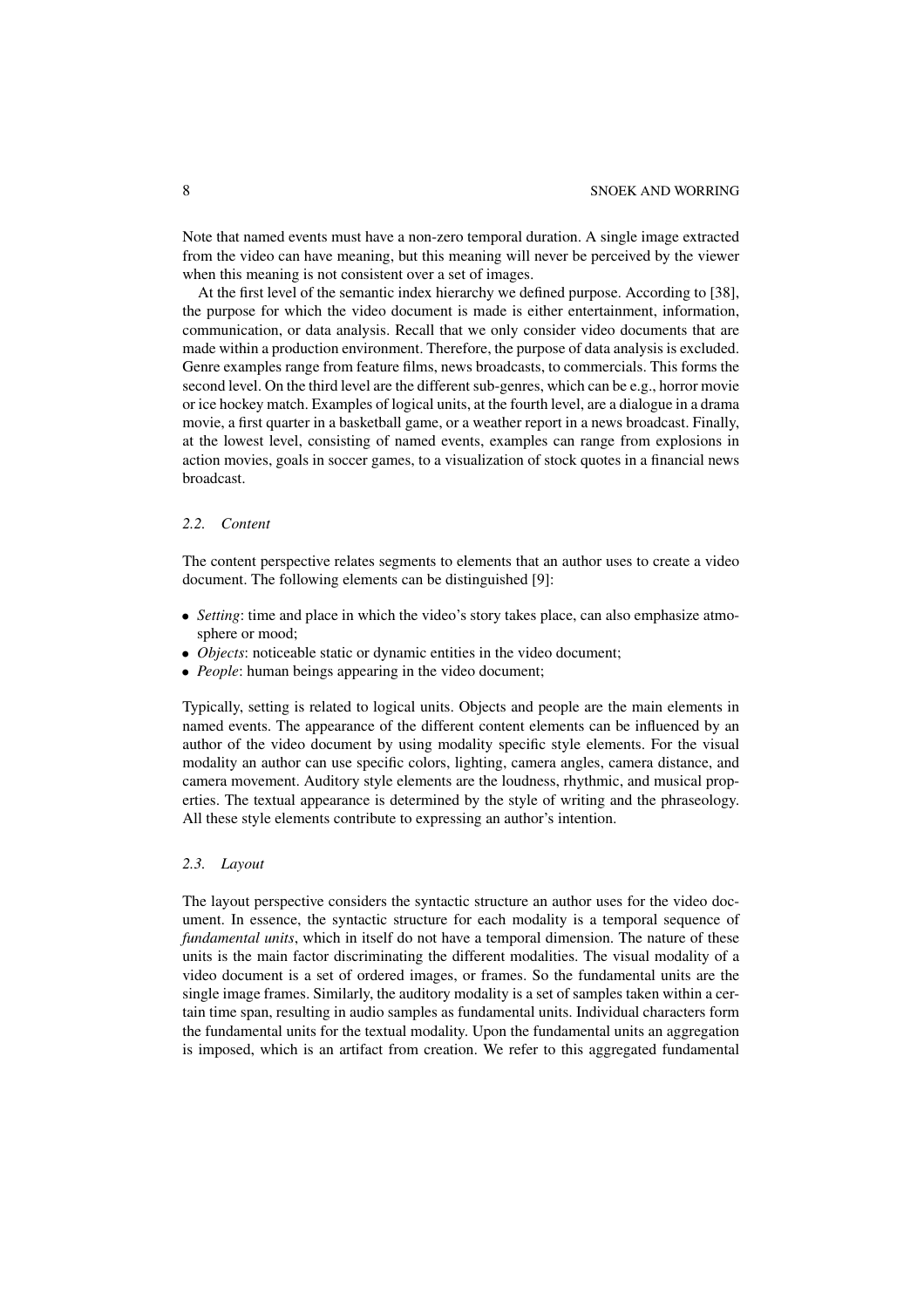units as *sensor shots*, defined as a continuous sequence of fundamental units resulting from an uninterrupted sensor recording. For the visual and auditory modality this leads to:

- *Camera shots*: result of an uninterrupted recording of a camera;
- *Microphone shots*: result of an uninterrupted recording of a microphone;

For text, sensor recordings do not exist. In writing, uninterrupted textual expressions can be exposed on different granularity levels, e.g., word level or sentence level, therefore we define:

• *Text shots*: an uninterrupted textual expression;

Note that sensor shots are not necessarily aligned. Speech for example can continue while the camera switches to show the reaction of one of the actors. There are, however, situations where camera and microphone shots are recorded simultaneously, for example in live news broadcasts.

An author of the video document is also responsible for concatenating the different sensor shots into a coherent structured document by using *transition edits*. "He or she aims to guide our thoughts and emotional responses from one shot to another, so that the interrelationships of separate shots are clear, and the transitions between sensor shots are smooth" [9]. For the visual modality abrupt cuts, or gradual transitions,<sup>1</sup> like wipes, fades, or dissolves can be selected. This is important for visual continuity, but sound is also a valuable transitional device in video documents. Not only to relate shots, but also to make changes more fluid or natural. For the auditory transitions an author can have a smooth transition using music, or an abrupt change by using silence [9]. To indicate a transition in the textual modality, e.g., closed captions, an author typically uses ">>>", or different colors. They can be viewed as corresponding to abrupt cuts as their use is only to separate shots, not to connect them smoothly.

The final component of the layout are the optional visual or auditory *special effects*, used to enhance the impact of the modality, or to add meaning. Overlayed text, which is text that is added to video frames at production time, is also considered a special effect. It provides the viewer of the document with descriptive information about the content. Moreover, the size and spatial position of the text in the video frame indicate its importance to the viewer. "Whereas visual effects add descriptive information or stretch the viewer's imagination, audio effects add level of meaning and provide sensual and emotional stimuli that increase the range, depth, and intensity of our experience far beyond what can be achieved through visual means alone" [9]. Note that we don't consider artificially created content elements as special effects, as these are meant to mimic true settings, objects, or people.

Based on the discussion in this section we come to a unifying multimodal video indexing framework based on the perspective of an author. This framework is visualized in figure 1. It forms the basis for our discussion of state-of-the-art indexing techniques.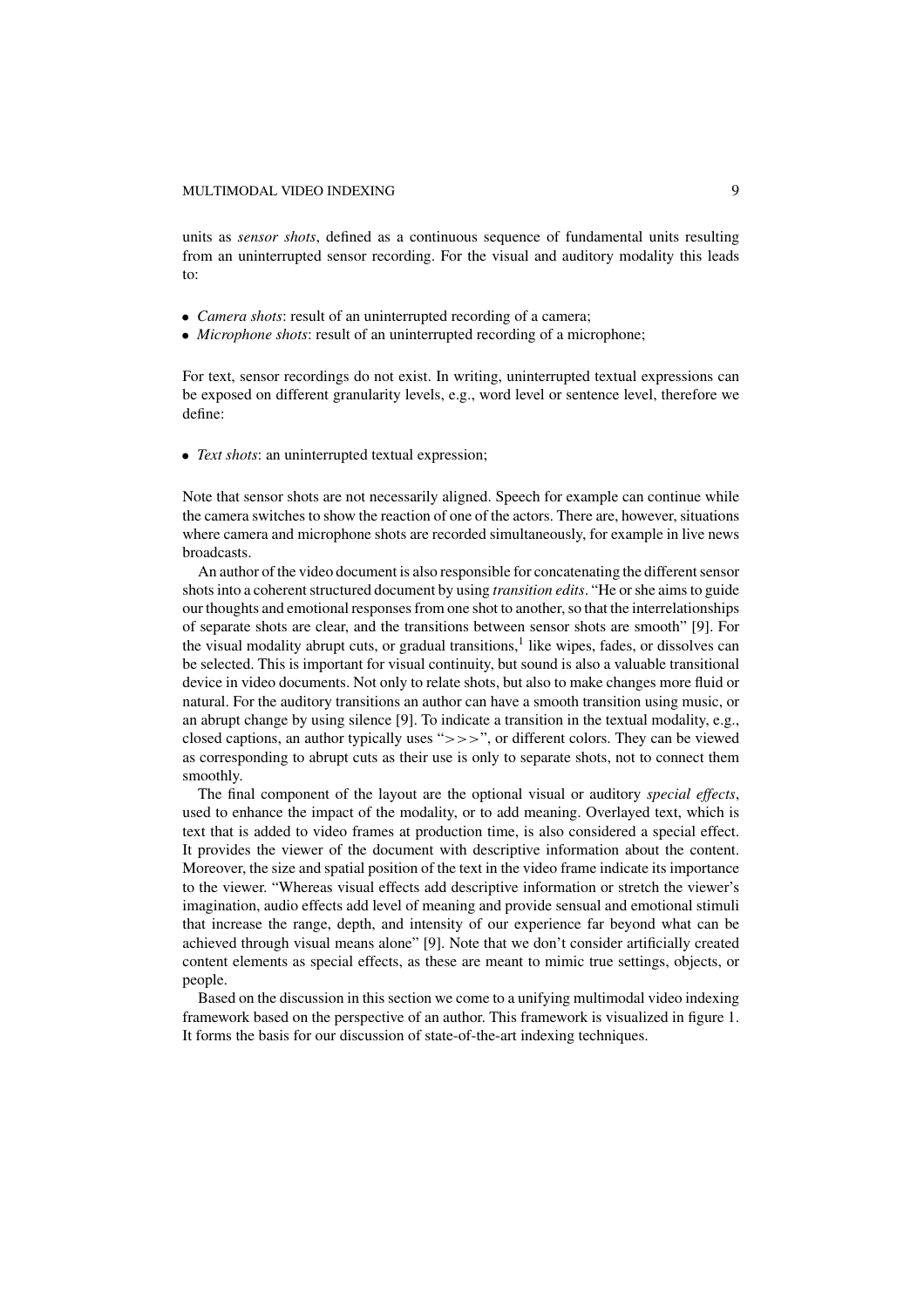

*Figure 1.* A unifying framework for multimodal video indexing based on an author's perspective. The letters S, O, P stand for setting, objects, and people. An example layout of the auditory modality is highlighted, the same holds for the others.

## **3. Video document segmentation**

For analysis purposes the process of authoring should be reversed. To that end, first a segmentation should be made that decomposes a video document in its layout and content elements. Results can be used for indexing specific segments. In many cases segmentation can be viewed as a classification problem. In video indexing literature many heuristic methods are proposed. The more advanced techniques make explicit use of pattern recognition. Therefore, we will first discuss the different classification methods that are used in video indexing. Then, we will discuss reconstruction of the layout for each of the modalities. Finally, we will focus on segmentation of the content. The data flow necessary for analysis is visualized in figure 2.

# *3.1. Pattern recognition*

In video indexing, patterns of interest need to be distinguished to make decisions about layout and content categories. These patterns can be, for example, sub images, samples,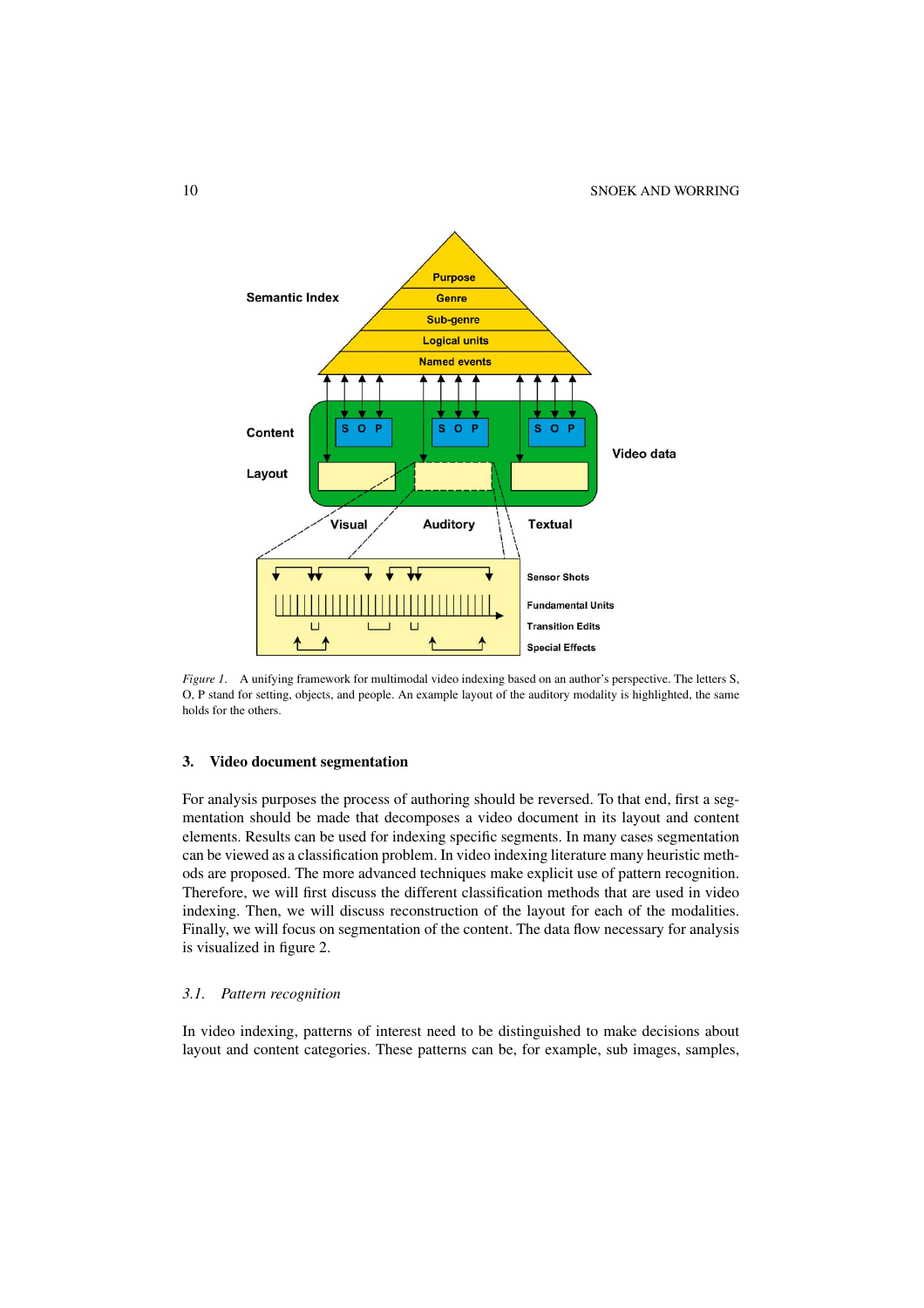

*Figure 2*. Data flow in unimodal video document segmentation.

or features derived from layout and content elements. According to [37] the four best approaches for pattern recognition are:

- *Template matching*: the pattern to be recognized is compared with a learned template, allowing changes in scale and pose;
- *Statistical classification*: the pattern to be recognized is classified based on the distribution of patterns in the space spanned by pattern features;
- *Syntactic or structural matching*: the pattern to be recognized is compared to a small set of learned primitives and grammatical rules for combining primitives;
- *Neural networks*: the pattern to be recognized is input to a network which has learned nonlinear input-output relationships;

Examples of those methods are found throughout our paper. The statistical approach is most frequently encountered in video indexing literature, especially the following four specific techniques:

- *Bayes classifier*: assigns a pattern to the class which has the maximum estimated posterior probability [37];
- *Decision tree*: assigns a pattern to a class based on a hierarchical division of feature space [37];
- *k-Nearest neighbor*: assigns a pattern to the majority class among the *k* patterns with smallest distance in feature space [37];
- *Hidden Markov model* (*HMM*): assigns a pattern to a class based on a sequential model of state and transition probabilities [46, 69];

Statistical classifiers are also well suited for multimodal classification. This aspect of pattern recognition will be highlighted in Section 4.2. We will now first discuss the reconstruction of layout and content elements.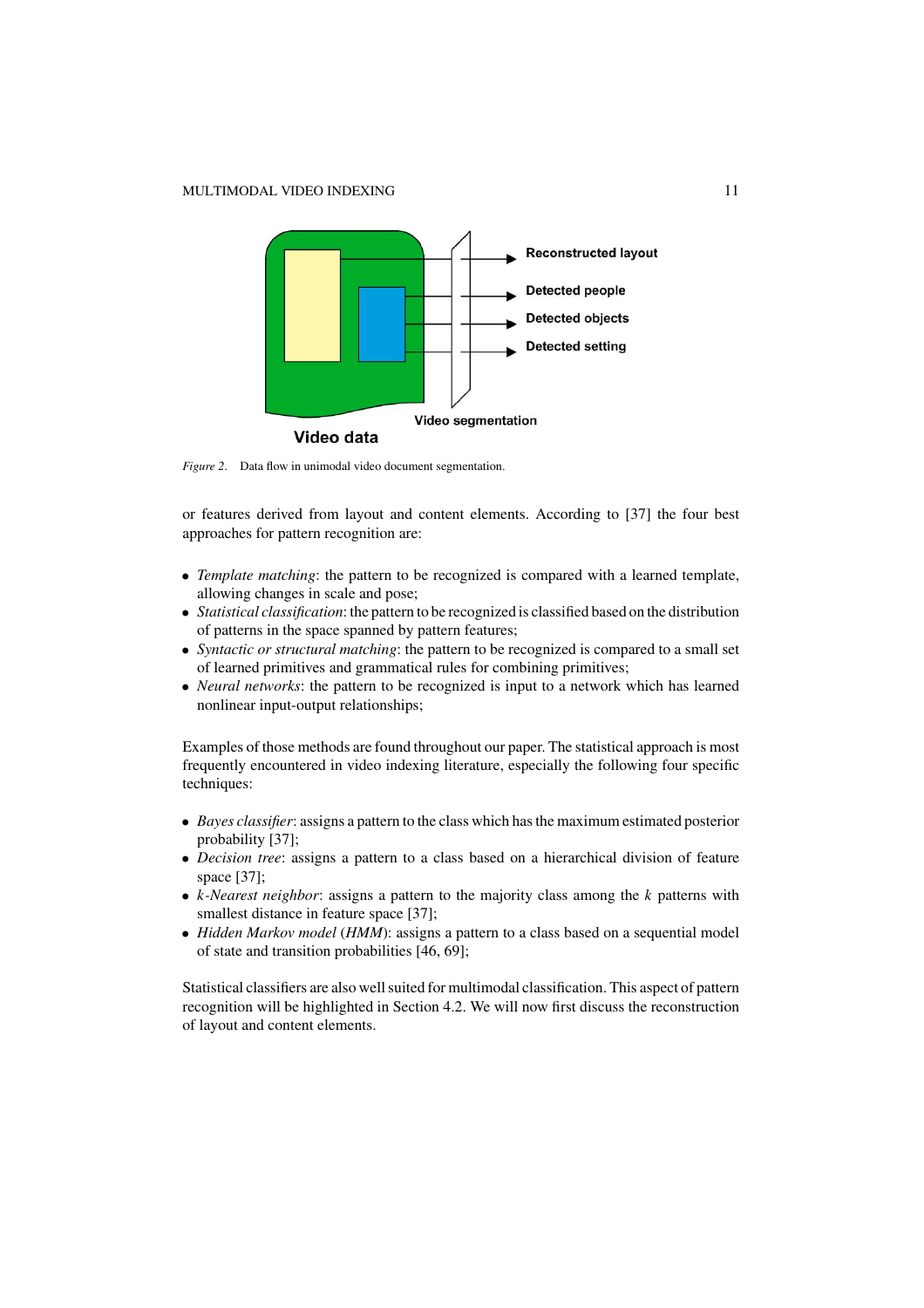## *3.2. Layout reconstruction*

Layout reconstruction is the task of detecting the sensor shots and transition edits in the video data. For analysis purposes layout reconstruction is indispensable. Since the layout guides the spectator in experiencing the video document, it should also steer analysis.

For reconstruction of the visual layout, several techniques already exist to segment a video document on the camera shot level, known as *shot boundary detection*. <sup>2</sup> Various algorithms are proposed in video indexing literature to detect cuts in video documents, all of which rely on comparison of successive frames with some fixed or dynamic threshold on either pixel, edge, block, or frame level. Block level features can be derived from motion vectors, which can be computed directly from the visual channel, when coded in MPEG, saving decompression time. For an extensive overview of different cut detection methods we refer to the survey of Brunelli in [13] and the references therein.

Detection of transition edits in the visual modality can be done in several ways. Since the transition is gradual, comparison of successive frames is insufficient. The first researchers exploiting this observation where Zhang et al. [97]. They introduced the twin-comparison approach, using a dual threshold that accumulates significant differences to detect gradual transitions. For an extensive coverage of other methods we again refer to [13], we just summarize the methods mentioned. First, so called plateau detection uses every *k*th frame. Another approach is based on effect modeling, where video production-based mathematical models are used to spot different edit effects using statistical classification. Finally, a third approach models the effect of a transition on intensity edges in subsequent frames.

Detection of abrupt cuts in the auditory layout can be achieved by detection of silences and transition points, i.e. locations where the category of the underlying signal changes. In literature different methods are proposed for their detection.

In [60] it is shown that average energy,  $E_n$ , is a sufficient measure for detecting silence segments.  $E_n$  is computed for a window, i.e., a set of  $n$  samples. If the average for all the windows in a segment are found lower than a threshold, a silence is marked. Another approach is taken in [99]. Here  $E_n$  is combined with the zero-crossing rate (ZCR), where a zero-crossing is said to occur if successive samples have different signs. A segment is classified as silence if  $E_n$  is consistently lower than a set of thresholds, or if most ZCRs are below a threshold. This method also includes unnoticeable noise.

Li et al. [43] use silence detection for separating the input audio segment into silence segments and signal segments. For the detection of silence periods they use a three-step procedure. First, raw boundaries between silence and signal are marked in the auditory data. In the succeeding two steps a fill-in process and a throwaway process are applied to the results. In the fill-in process short silence segments are relabeled signal and in the throwaway process low energy signal segments are relabeled silence.

Besides silence detection [43] also detects transition points in the signal segments by using break detection and break merging. They compute an onset and offset break to indicate a potential change in category of the underlying signal, by moving a window over the signal segment and compare  $E_n$  of different halves of the window at each sliding position. In the second step, adjacent breaks of the same type are merged into a single break.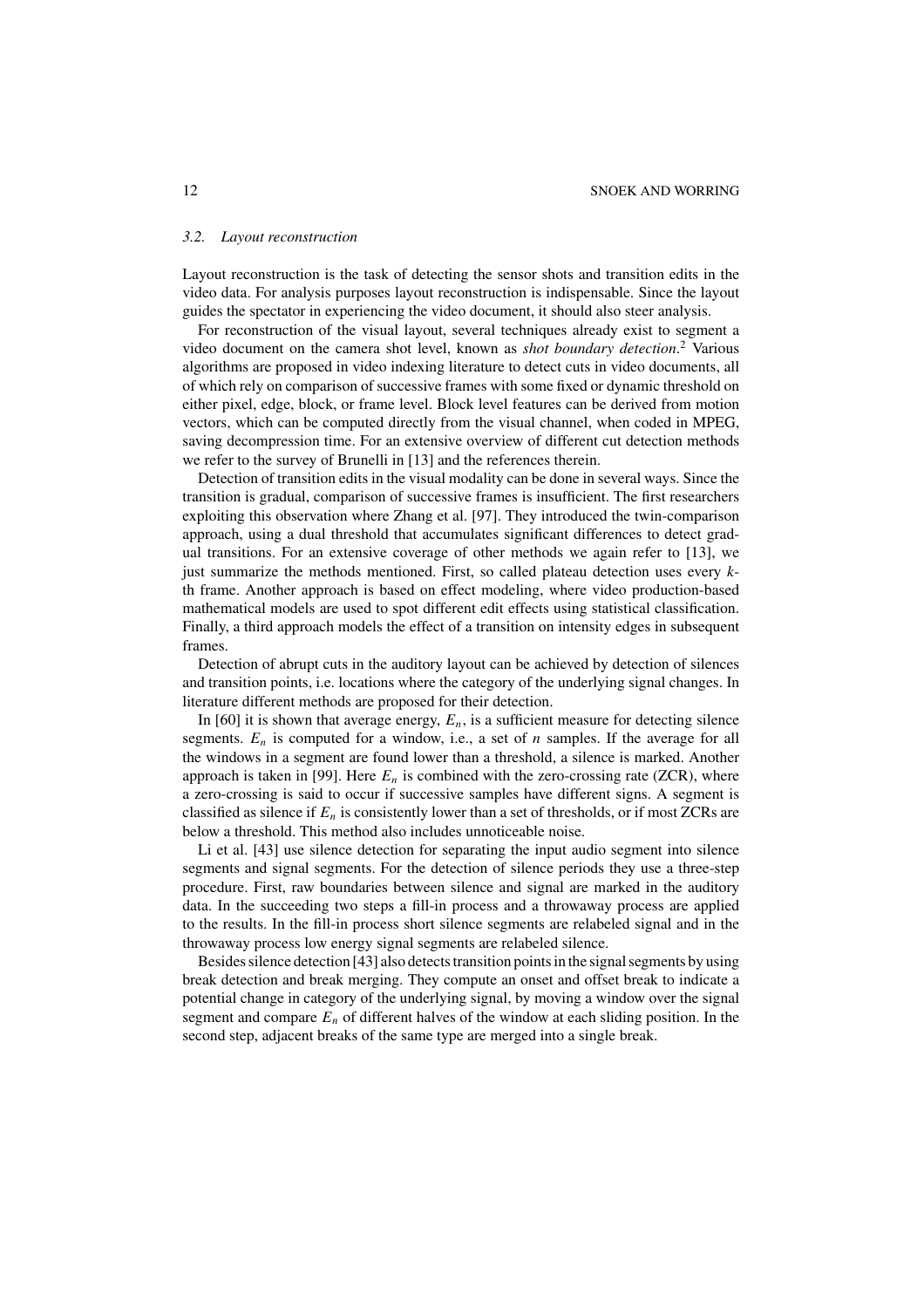In [99] music is distinguished from speech, silence, and environmental sounds based on features of the ZCR and the fundamental frequency. To assign the probability of being music to an audio segment, four features are used: the degree of being harmonic (based on fundamental frequency), the degree to which the fundamental frequency concentrates on certain values during a period of time, the variance of the ZCR, and the range of the amplitude of the ZCR.

The first step in reconstructing the textual layout is referred to as tokenization, in this phase the input text is divided into units called tokens or characters. Detection of text shots can be achieved in different ways, depending on the granularity used. If we are only interested in single words we can use the occurrence of white space as the main clue. However, this signal is not necessarily reliable, because of the occurrence of periods, single apostrophes and hyphenation [46]. When more context is taken into account one can reconstruct sentences from the textual layout. Detection of periods is a basic heuristic for the reconstruction of sentences, about 90% of periods are sentence boundary indicators [46]. Transitions are typically found by searching for predefined patterns.

Since layout is very modality dependent, a multimodal approach for its reconstruction won't be very effective. The task of layout reconstruction can currently be performed quite reliably. However, results might improve even further when more advanced techniques are used, for example methods exploiting the learning capabilities of statistical classifiers.

# *3.3. Content segmentation*

In Section 2.2 we introduced the elements of content. Here we will discuss how to detect them automatically, using different detection algorithms exploiting visual, auditory, and textual information sources.

*3.3.1. People detection.* Detection of people in video documents can be done in several ways. They can be detected in the visual modality by means of their faces or other body parts, in the auditory modality by the presence of speech, and in the textual modality by the appearance of names. In the following, those modality specific techniques will be discussed in more detail. For an in-depth coverage of the different techniques we refer to the cited references.

Most approaches using the visual modality simplify the problem of people detection to detection of a human face. Face detection techniques aim to identify all image regions which contain a face, regardless of its three-dimensional position, orientation, and lighting conditions used, and if present return their image location and extents [95]. This detection is by no means trivial because of variability in location, orientation, scale, and pose. Furthermore, facial expressions, facial hair, glasses, make-up, occlusion, and lightning conditions are known to make detection error prone.

Over the years various methods for the detection of faces in images and image sequences are reported, see [95] for a comprehensive and critical survey of current face detection methods. From all methods currently available the one proposed by Rowley in [70] performs the best [67]. The neural network-based system is able to detect about 90% of all upright and frontal faces, and more important the system only sporadically mistakes non-face areas for faces.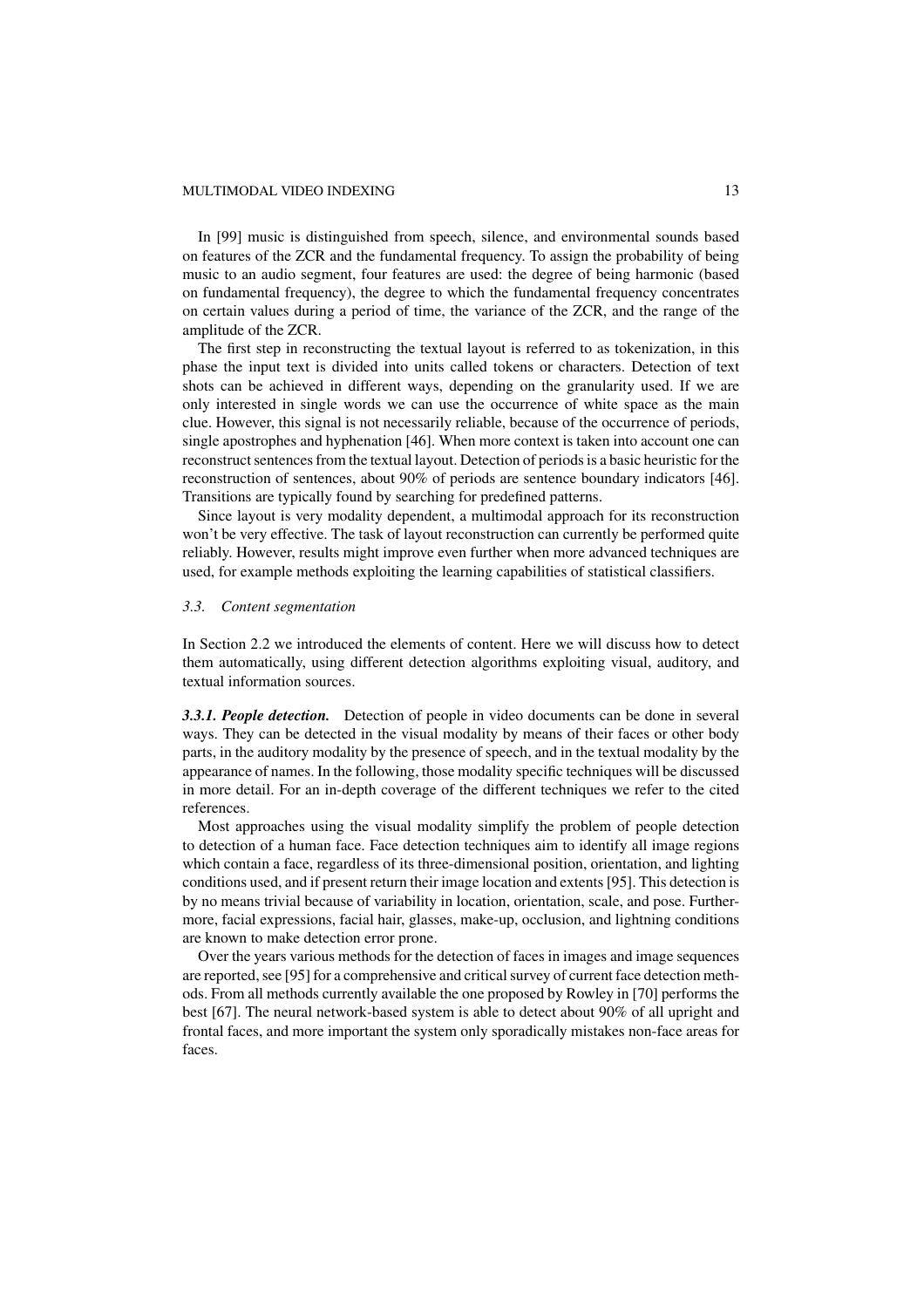When a face is detected in a video, face recognition techniques aim to identify the person. A common used method for face recognition is matching by means of *Eigenfaces* [64]. Here the matching is performed using single images, and the method is capable to recognize faces under varying pose. In [6] the authors demonstrate that by using *Fisherfaces* the error rates are lower for tests on certain face databases. Moreover the Fisherface method achieves better results when variations in lighting and expression are present simultaneously. A drawback of applying face recognition for video indexing, is its limited generic applicability [74]. Reported results [6, 64, 74] show that face recognition works in constrained environments, preferably showing a frontal face close to the camera. When using face recognition techniques in a video indexing context one should account for this limited applicability.

In [49] people detection is taken one step further, detecting not only the head, but the whole human body. The algorithm presented, first locates the constituent components of the human body by applying detectors for head, legs, left arm, and right arm. Each individual detector is based on the Haar wavelet transform using specific examples. After ensuring that these components are present in the proper geometric configuration, a second examplebased classifier combines the results of the component detectors to classify a pattern as either a person or a non-person.

A similar part-based approach is followed in [24] to detect naked people. First, large skincolored components are found in an image by applying a skin filter that combines color and texture. Based on geometrical constraints between detected components an image is labeled as containing naked people or not. Obviously this method is suited for specific genres only.

The auditory channel also provides strong clues for presence of people in video documents through speech in the segment. When layout segmentation has been performed, classification of the different signal segments as speech can be achieved based on the features computed. Again different approaches can be chosen.

In [99] five features are checked to distinguish speech from other auditory signals. First one is the relation between amplitudes of ZCR and energy curves. The second one is the shape of the ZCR curve. The third and fourth features are the variance and the range of the amplitude of the ZCR curve. The fifth feature is about the property of the short-time fundamental frequency. A decision value is defined for each feature. Based on these features, classification is performed using the weighted average of these decision values.

A more elaborated audio segmentation algorithm is proposed in [43]. The authors are able to segment not only speech but also speech together with noise, speech or music with an accuracy of about 90%. They compared different auditory feature sets, and conclude that temporal and spectral features perform bad, as opposed to Mel-frequency cepstral coefficients (MFCC) and linear prediction coefficients (LPC) which achieve a much better classification accuracy.

When a segment is labeled as speech, speaker recognition can be used to identify a person based on his or her speech utterance. Different techniques are proposed, e.g., [54, 61]. A generic speaker identification system consisting of three modules is presented in [61]. In the first module feature extraction is performed using a set of 14 MFCC from each window. In the second module those features are used to classify each moving window using a nearest neighbor classifier. The classification is performed using a ground truth. In the third module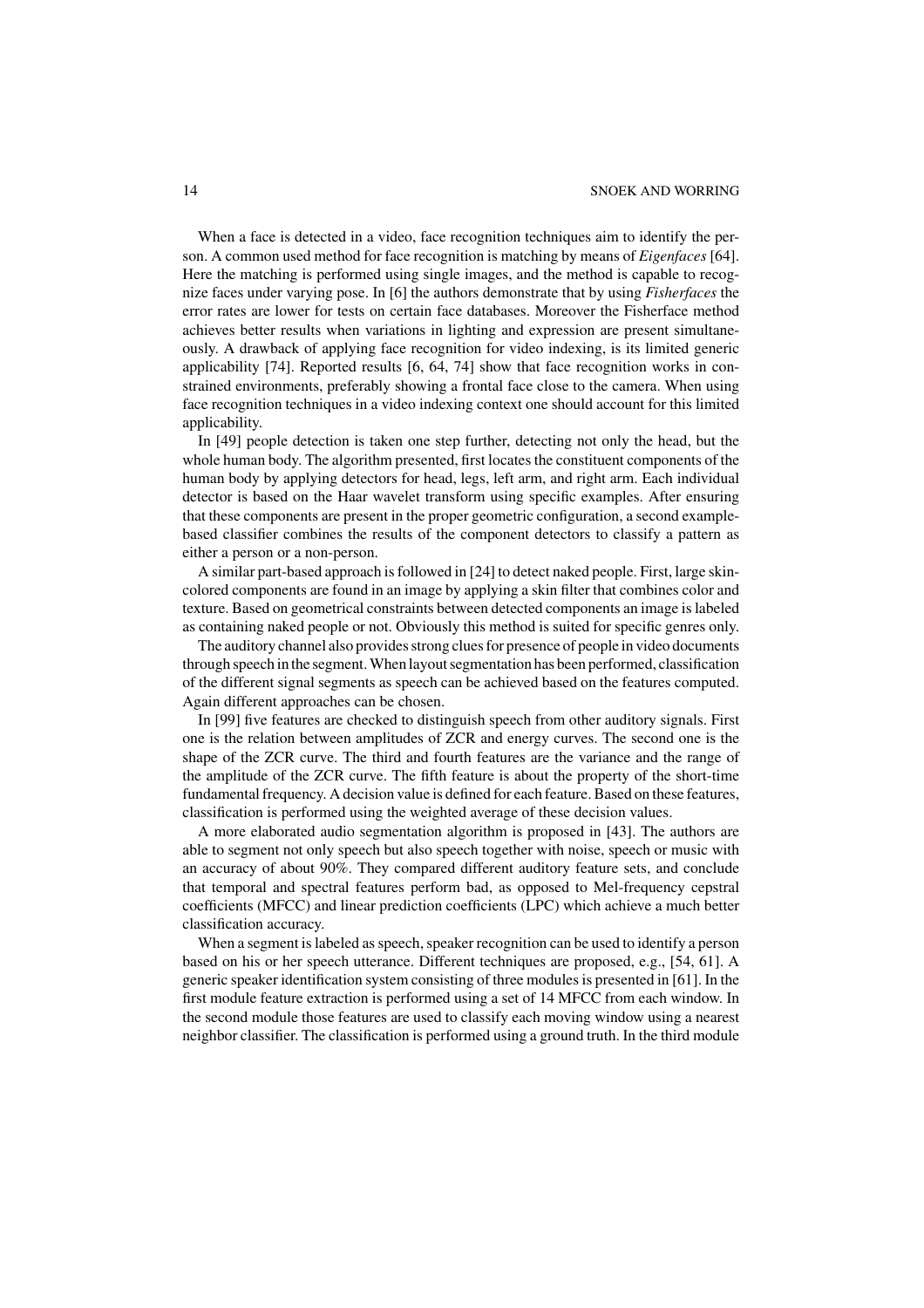results of each moving window are combined to generate a single decision for each segment. The authors report encouraging performance using speech segments of a feature film.

A strong textual cue for the appearance of people in a video document are words which are names. In [74], for example, natural language processing techniques using a dictionary, thesaurus, and parser are used to locate names in transcripts. The system calculates a grammatical, lexical, situational, and positional score for each word in the transcripts. A net likelihood score is then calculated which together with the name candidate and segment information forms the system's output. Related to this problem is the task of named entity recognition, which is known from the field of computational linguistics. Here one seeks to classify every word in a document into one of eight categories: person, location, organization, date, time, percentage, monetary value, or none of the above [8]. In the reference, name recognition is viewed as a classification problem, where every word is either part of some name, or not. The authors use a variant of an HMM for the name recognition task based on a bigram language model. Compared to any other reported learning algorithm, their name recognition results are consistently better.

In conclusion, people detection in video can be achieved using different approaches, all having limitations. Variance in orientation and pose, together with occlusion, make visual detection error prone. Speech detection and recognition is still sensitive to noise and environmental sounds. Also, more research on detection of names in text is needed to improve results. As the errors in different modalities are not necessarily correlated, a multimodal approach in detection of persons in video documents can be an improvement. Besides improved detection, fusion of different modalities is interesting with respect to recognition of specific persons.

*3.3.2. Object detection.* Object detection forms a generalization of the problem of people detection. Specific objects can be detected by means of specialized visual detectors, motion, sounds, and appearance in the textual modality. Object detection methods for the different modalities will be highlighted here.

Approaches for object detection based on visual appearance can range from detection of specific objects to detection approaches of more general objects. An example from the former is given in [76], where the presence of passenger cars in image frames is detected by using a product of histograms. Each histogram represents the joint statistics of a subset of wavelet coefficients and their position on the object. The authors use statistical modelling to account for variation, which enables them to reliably detect passenger cars over a wide range of points of view.

If we know what we are looking for, e.g., people or cars, the task is easier. If not, grouping based on motion is the best in absence of other knowledge. Moreover, since the appearance of objects might vary widely, rigid object motion detection is often the most valuable feature. Thus, when considering the approach for general object detection, motion is a useful feature. A typical method to detect moving objects of interest, starts with a segmentation of the image frame. Regions in the image frame sharing similar motion are merged in the second stage. Result is a motion-based segmentation of the video. In [56] a method is presented that segments a single video frame into independently moving visual objects. The method follows a bottom-up approach, starting with a color-based decomposition of the frame.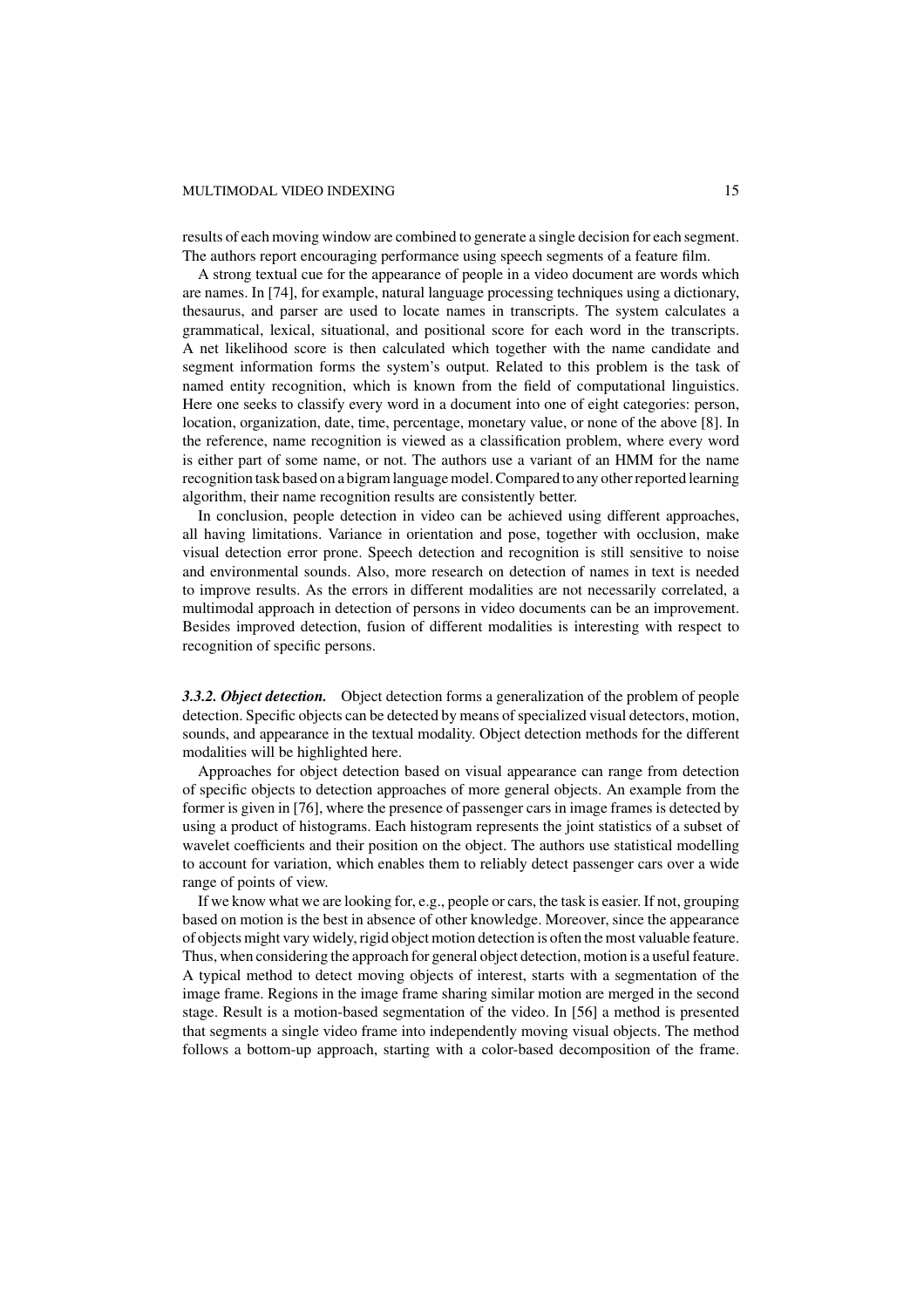Regions are then merged based on their motion parameters via a statistical test, resulting in superior performance over other methods, e.g., [4, 93].

Specific objects can also be detected by analyzing the auditory layout segmentation of the video document. Typically, segments in the layout segmentation first need to be classified as environmental sounds. Subsequently, the environmental sounds are further analyzed for the presence of specific object sound patterns. In [92, 99] for example, specific object sound patterns e.g., dog bark, ringing telephones, and different musical instruments are detected using specific auditory features.

Detecting objects in the textual modality also remains a challenging task. A logical intermediate step in detecting objects of interest in the textual modality is part-of-speech tagging. The latter is the task of labeling each word in a sentence with its appropriate part of speech [46]. Though limited, the information we get from tagging is still quite useful. By extracting and analyzing the nouns in tagged text for example, one can make some assumptions about objects present. This technique is known as chunking [1]. To our knowledge chunking has not yet been used in combination with detection of objects in video documents. Its application however, might prove to be a valuable extension to unimodal object detection.

Successful detection of objects is limited to specific examples. A generic object detector still forms the holy grail in video document analysis. Therefore, multimodal object detection seems interesting. It helps if objects of interest can be identified within different modalities. Then the specific visual appearance, the specific sound, and its mentioning in the accompanying textual data can yield the evidence for robust recognition.

*3.3.3. Setting detection.* Forthe detection of setting, motion is not so relevant, as the setting is usually static. Therefore, techniques from the field of content-based image retrieval can be used. See [79] for a complete overview of this field. By using for example key frames, those techniques can easily be used for video indexing. We focus here on methods that assign a setting label to the data, based on analysis of the visual, auditory, or textual modality.

In [82] images are classified as either indoor or outdoor, using three types of visual features: one for color, texture, and frequency information. Instead of computing features on the entire image, the authors use a multi-stage classification approach. First, sub-blocks are classified independently, and afterwards another classification is performed using the *k*-nearest neighbor classifier.

Outdoor images are further classified into city and landscape images in [87]. Features used are color histograms, color coherence vectors, Discrete Cosine Transform (DCT) coefficients, edge direction histograms, and edge direction coherence vectors. Classification is done with a weighted *k*-nearest neighbor classifier with leave-one out method. Reported results indicate that the edge direction coherence vector has good discriminatory power for city vs. landscape. Furthermore, it was found that color can be an important cue in classifying natural landscape images into forests, mountains, or sunset/sunrise classes. By analyzing sub-blocks, the authors detect the presence of sky and vegetation in outdoor image frames in another paper. Each sub-block is independently classified, using a Bayesian classification framework, as sky vs. non-sky or vegetation vs. non-vegetation based on color, texture, and position features [86].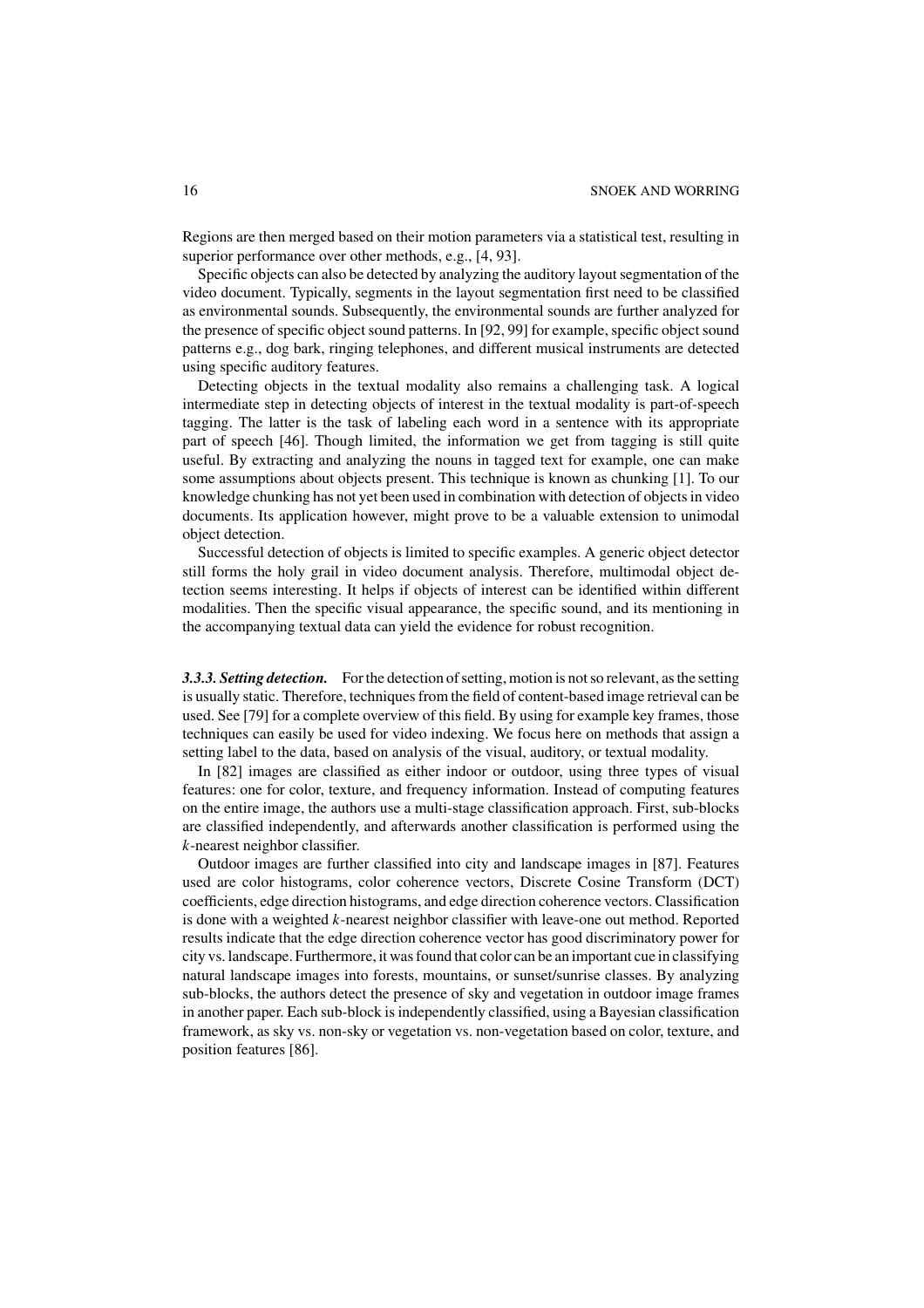Detecting setting based on auditory information, can be achieved by detecting specific environmental sound patterns. In [92] the authors reduce an auditory segment to a small set of parameters using various auditory features, namely loudness, pitch, brightness, bandwidth, and harmonicity. By using statistical techniques over the parameter space the authors accomplish classification and retrieval of several sound patterns including laughter, crowds, and water. In [99] classes of natural and synthetic sound patterns are distinguished by using an HMM, based on timbre and rhythm. The authors are capable of classifying different environmental setting sound patterns, including applause, explosions, rain, river flow, thunder, and windstorm.

The transcript is used in [15] to extract geographic reference information for the video document. The authors match named places to their spatial coordinates. The process begins by using the text metadata as the source material to be processed. A known set of places along with their spatial coordinates, i.e., a gazetteer, is created to resolve geographic references. The gazetteer used consists of approximately 300 countries, states and administrative entities, and 17000 major cities worldwide. After post processing steps, e.g., including related terms and removing stop words, the end result are segments in a video sequence indexed with latitude and longitude.

We conclude that the visual and auditory modality are well suited for recognition of the environment in which the video document is situated. By using the textual modality, a more precise (geographic) location can be extracted. Fusion of the different modalities may provide the video document with semantically interesting setting terms such as: outside vegetation in Brazil near a flowing river. Which can never be derived from one of the modalities in isolation.

# **4. Multimodal analysis**

After reconstruction of the layout and content elements, the next step in the inverse analysis process is analysis of the layout and content to extract the semantic index. At this point the modalities should be integrated. However, before analysis, it might be useful to apply modality conversion of some elements into more appropriate form. The role of conversion and integration in multimodal video document analysis will be discussed in this section, and is illustrated in figure 3.

## *4.1. Conversion*

For analysis, conversion of elements of visual and auditory modalities to text is most appropriate.

A typical component we want to convert from the visual modality is overlayed text. Video Optical Character Recognition (OCR) methods for detection of text in video frames can be divided into component-based, e.g., [78], or texture-based methods, e.g., [44]. A method utilizing the DCT coefficients of compressed video was proposed in [101]. By using Video OCR methods, the visual overlayed text object can be converted into a textual format. The quality of the results of Video OCR vary, depending on the kind of characters used, their color, their stability over time, and the quality of the video itself.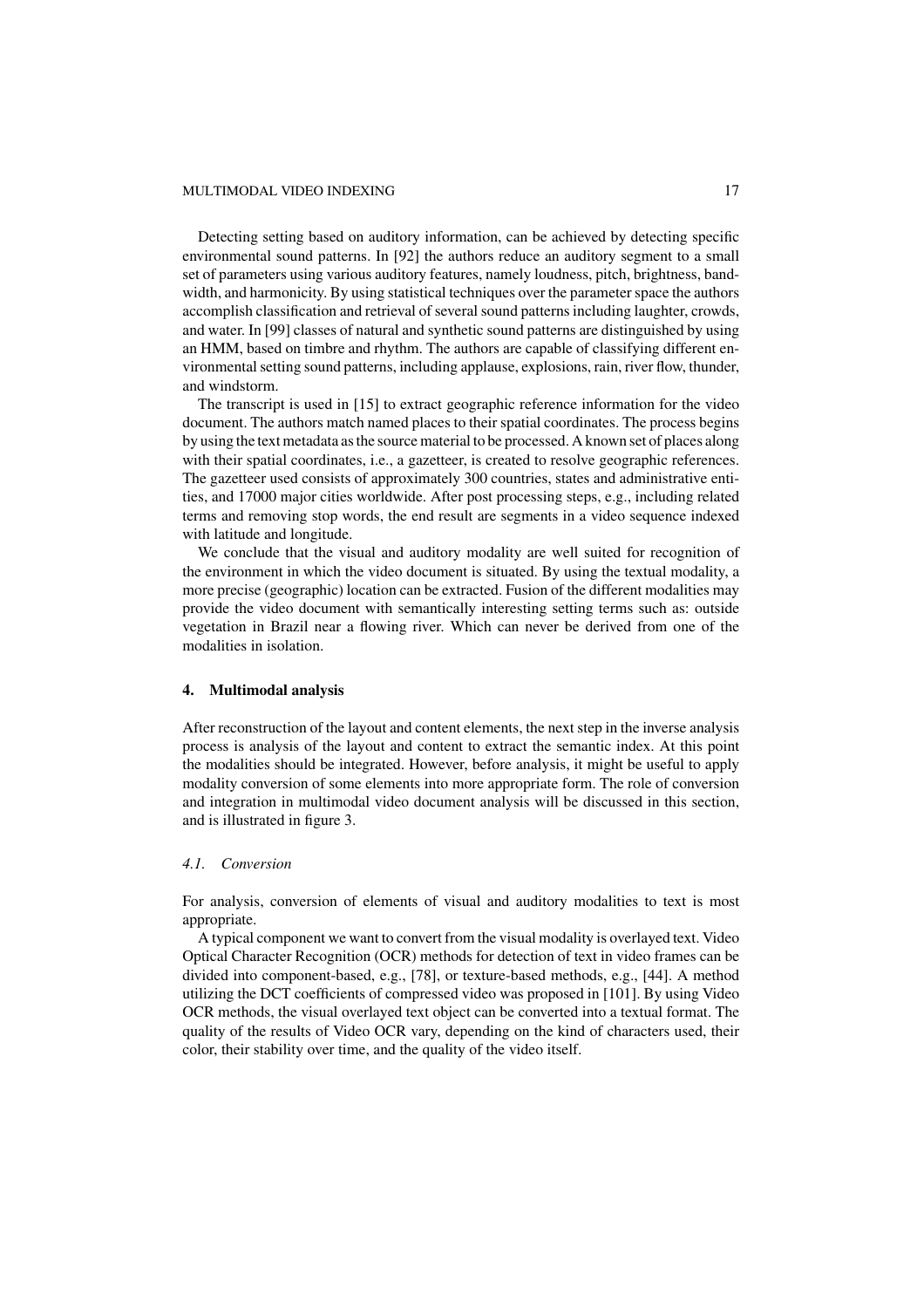

*Figure 3*. Role of conversion and integration in multimodal video document analysis.

From the auditory modality one typically wants to convert the uttered speech into transcripts. Available speech recognition systems are known to be mature for applications with a single speaker and a limited vocabulary. However, their performance degrades when they are used in real world applications instead of a lab environment [13]. This is especially caused by the sensitivity of the acoustic model to different microphones and different environmental conditions. Since conversion of speech into transcripts still seems problematic, integration with other modalities might prove beneficial.

Note that other conversions are possible, e.g., computer animation can be viewed as converting text to video. However, these are relevant for presentation purposes only.

## *4.2. Integration*

The purpose of integration of multimodal layout and content elements is to improve classification performance. To that end the addition of modalities may serve as a verification method, a method compensating for inaccuracies, or as an additional information source.

An important aspect, indispensable for integration, is synchronization and alignment of the different modalities, as all modalities must have a common timeline. Typically the time stamp is used. We observe that in literature modalities are converted to a format conforming to the researchers main expertise. When audio is the main expertise, image frames are converted to (milli)seconds, e.g., [35]. In [3, 21] image processing is the main expertise, and audio samples are assigned to image frames or camera shots. When a time stamp isn't available, a more advanced alignment procedure is necessary. Such a procedure is proposed in [39]. The error prone output of a speech recognizer is compared and aligned with the accompanying closed captions of news broadcasts. The method first finds matching sequences of words in the transcript and closed caption by performing a dynamic-programming based alignment between the two text strings. Segments are then selected when sequences of three or more words are similar in both resources.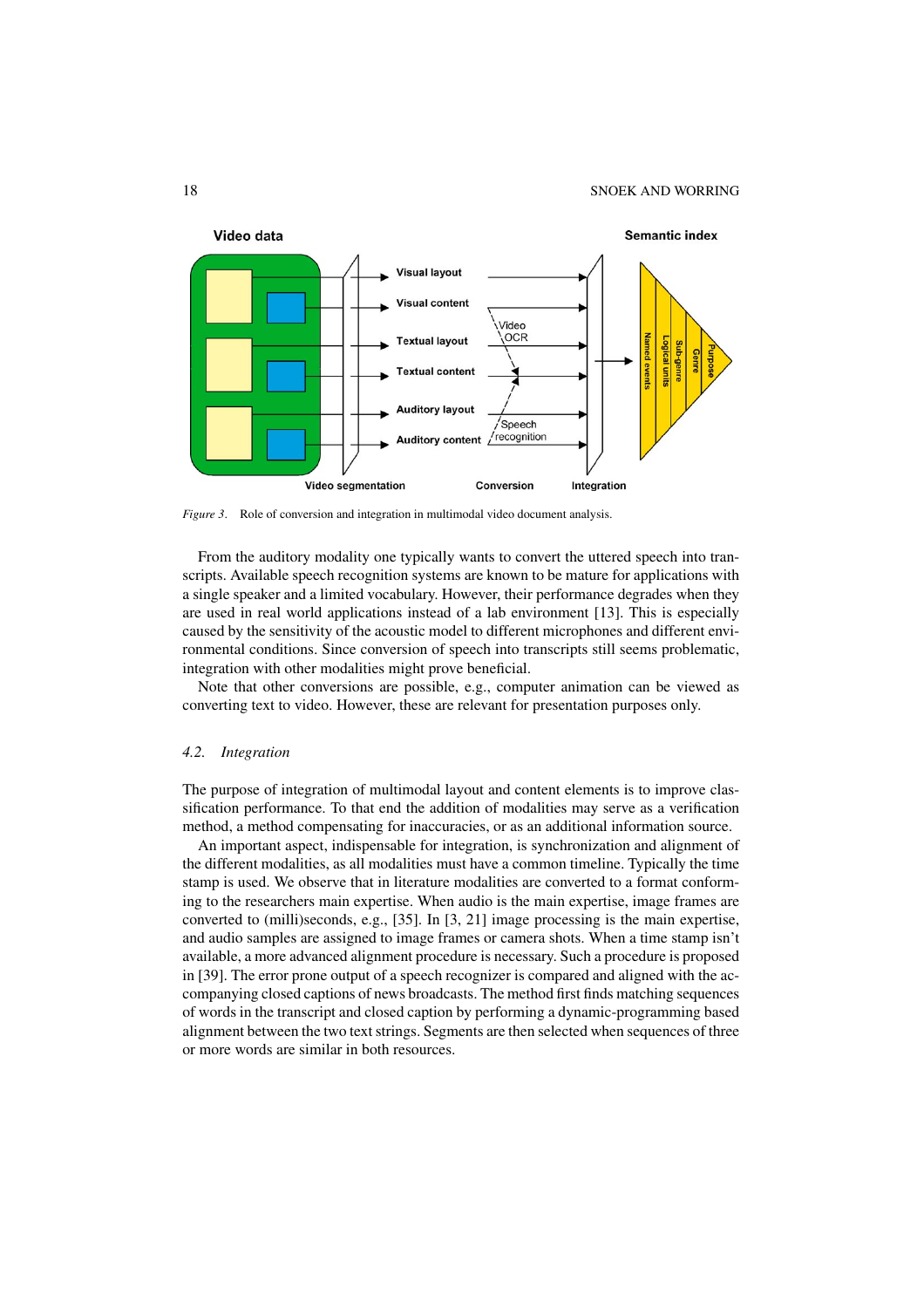|                   | Content segmentation |            | Classification method |           | Processing cycle |              |
|-------------------|----------------------|------------|-----------------------|-----------|------------------|--------------|
|                   | Symmetric            | Asymmetric | Statistical           | Knowledge | Iterated         | Non-iterated |
| $\left[ 3\right]$ |                      |            |                       |           |                  |              |
| $[5]$             |                      |            |                       |           |                  |              |
| $[14]$            |                      |            |                       |           |                  |              |
| $[20]$            |                      |            |                       |           |                  |              |
| $[21]$            |                      |            |                       |           |                  |              |
| $[23]$            |                      |            |                       |           |                  |              |
| $[35]$            |                      |            |                       |           |                  |              |
| $[35]$            |                      |            |                       |           |                  |              |
| $[39]$            |                      |            |                       |           |                  |              |
| $[40]$            |                      |            |                       |           |                  |              |
| $[53]$            |                      |            |                       |           |                  |              |
| $[55]$            |                      |            |                       |           |                  |              |
| $[66]$            |                      |            |                       |           |                  |              |
| $[73]$            |                      |            |                       |           |                  |              |
| $[74]$            |                      |            |                       |           |                  |              |
| [80]              |                      |            |                       |           |                  |              |
| $[85]$            |                      |            |                       |           |                  |              |
| [91]              |                      |            |                       |           |                  |              |

*Table 1*. An overview of different integration methods.

To achieve the goal of multimodal integration, several approaches can be followed. We categorize those approaches by their distinctive properties with respect to the processing cycle, the content segmentation, and the classification method used. The processing cycle of the integration method can be iterated, allowing for incremental use of context, or noniterated. The content segmentation can be performed by using the different modalities in a symmetric, i.e., simultaneous, or asymmetric, i.e., ordered, fashion. Finally, for the classification one can choose between a statistical or knowledge-based approach. An overview of the different integration methods found in literature is in Table 1.

Most integration methods reported are symmetric and non-iterated. Some follow a knowledge-based approach for classification of the data into classes of the semantic index hierarchy [23, 53, 66, 73, 85]. In [85] for example, the auditory and visual modality are integrated to detect speech, silence, speaker identities, no face shot, face shot, and talking face shot using knowledge-based rules. First, talking people are detected by detecting faces in the camera shots, subsequently a knowledge-based measure is evaluated based on the amount of speech in the shot.

Many methods in literature follow a statistical approach [3, 14, 20, 21, 35, 39, 40, 55, 74, 91]. An example of a symmetric, non-iterated statistical integration method is the Name-It system presented in [74]. The system associates detected faces and names, by calculating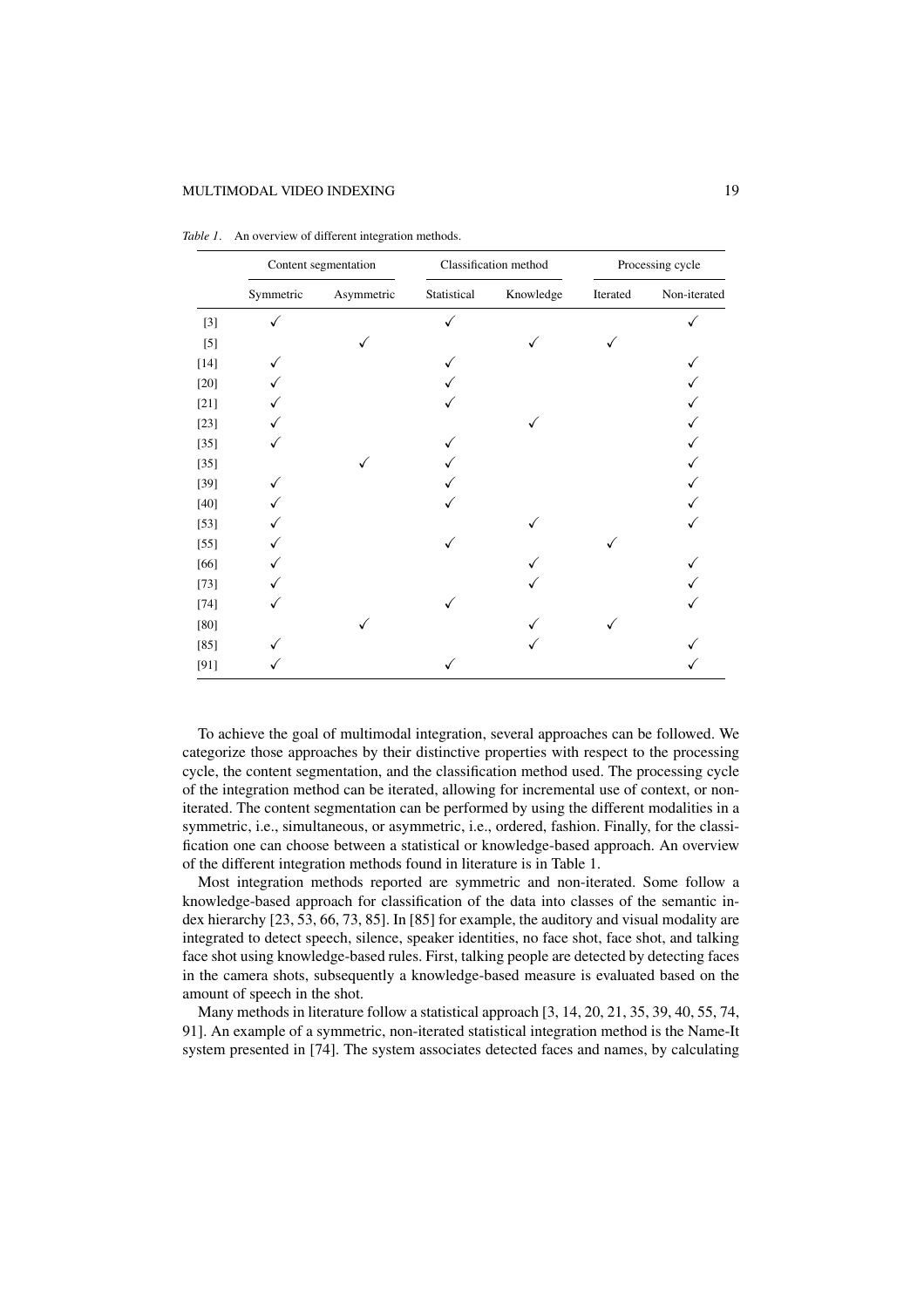a co-occurrence factor that combines the analysis results of face detection and recognition, name extraction, and caption recognition.

Hidden Markov Models are frequently used as a statistical classification method for multimodal integration [3, 20, 21, 35]. A clear advantage of this framework is that it is not only capable to integrate multimodal features, but is also capable to include sequential features. Moreover, an HMM can also be used as a classifier combination method.

When modalities are independent, they can easily be included in a product HMM. In [35] such a classifier is used to train two modalities separately, which are then combined symmetrically, by computing the product of the observation probabilities. It is shown that this results in significant improvement over a unimodal approach.

In contrast to the product HMM method, a neural network-based approach doesn't assume features are independent. The approach presented in [35], trains an HMM for each modality and category. A three layer perceptron is then used to combine the outputs from each HMM in a symmetric and non-iterated fashion.

Another advanced statistical classifier for multimodal integration was recently proposed in [55]. A probabilistic framework for semantic indexing of video documents based on so called multijects and multinets is presented. The multijects model content elements which are integrated in the multinets to model the relations between objects, allowing for symmetric use of modalities. For the integration in the multinet the authors propose a Bayesian belief network [62]. Significant improvements of detection performance is demonstrated. Moreover, the framework supports detection based on iteration. Viability of the Bayesian network as a symmetric integrating classifier was also demonstrated in [40], however that method doesn't support iteration.

In contrast to the above symmetric methods, an asymmetric approach is presented in [35]. A two-stage HMM is proposed which first separates the input video document into three broad categories based on the auditory modality, in the second stage another HMM is used to split those categories based on the visual modality. A drawback of this method is its application dependency, which may result in less effectiveness in other classification tasks.

An asymmetric knowledge-based integration method, supporting iteration, was proposed in [5]. First, the visual and textual modality are combined to generate semantic index results. Those form the input for a post-processing stage that uses those indexes to search the visual modality for the specific time of occurrence of the semantic event.

For exploration of other integration methods, we again take a look in the field of contentbased image retrieval. From this field methods are known to integrate the visual and textual modality by combining images with associated captions or HTML tags. Early reported methods used a knowledge base for integration, e.g., the Piction system [80]. This system uses modalities asymmetrically, it first analyzes the caption to identify the expected number of faces and their expected relative positions. Then a face detector is applied to a restricted part of the image, if no faces are detected an iteration step is performed that relaxes the thresholds. More recently, Latent Semantic Indexing (LSI) [19] has become a popular means for integration [14, 91]. LSI is symmetric and non-iterated and works by statistically associating related words to the conceptual context of the given document. In effect it relates documents that use similar terms, which for images are related to features in the image. In [14] LSI is used to capture text statistics in vector form from an HTML document. Words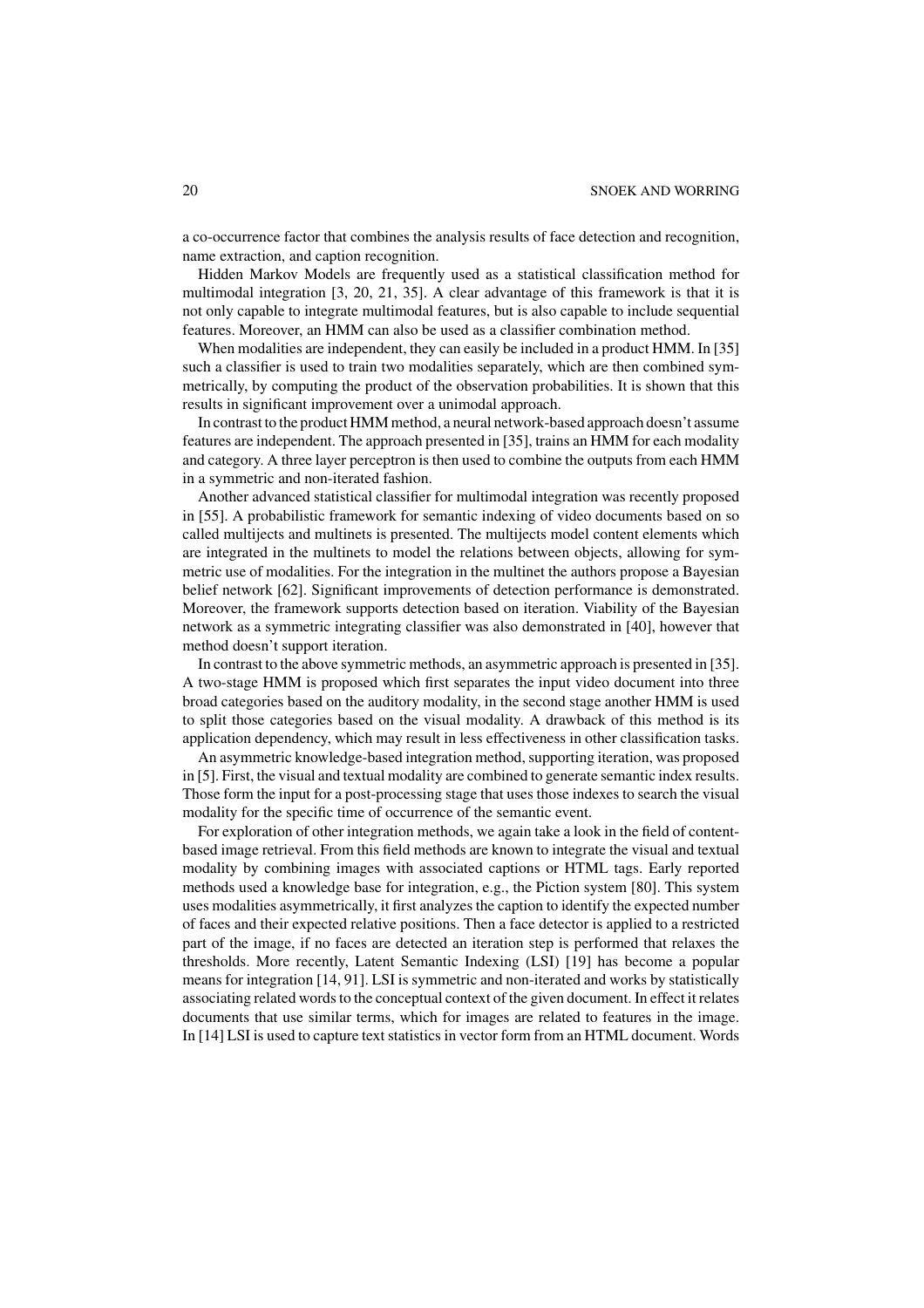with specific HTML tags are given higher weights. In addition, the position of the words with respect to the position of the image in the document is also accounted for. The image features, that is the color histogram and the dominant orientation histogram, are also captured in vector form and combined they form a unified vector that the authors use for contentbased search of a WWW-based image database. Reported experiments show that maximum improvement was achieved when both visual and textual information are employed.

In conclusion, video indexing results improve when a multimodal approach is followed. Not only because of enhancement of content findings, but also because more information is available. Most methods integrate in a symmetric and non-iterated fashion. Usage of incremental context by means of iteration can be a valuable addition to the success of the integration process. Usage of combined statistical classifiers in multimodal video indexing literature is still scarce, though various successful statistical methods for classifier combinations are known, e.g. bagging, boosting, or stacking [37]. So, probably results can be improved even more substantially when advanced classification methods from the field of statistical pattern recognition, or other disciplines are used, preferably in an iterated fashion.

## **5. Semantic video indexes**

The methodologies described in Section 4 have been applied to extract a variety of the different video indexes described in Section 2.1. In this section we systematically report on the different indexes and the information from which they are derived. As methods for extraction of purpose are not mentioned in literature, this level is excluded. Figure 4 presents an overview of all indexes and the methods in literature which can derive them.



*Figure 4*. Semantic index hierarchy with instances as found in literature. From top to bottom instances from genre, sub-genre, logical units, and named events. The dashed box is used to group similar nodes.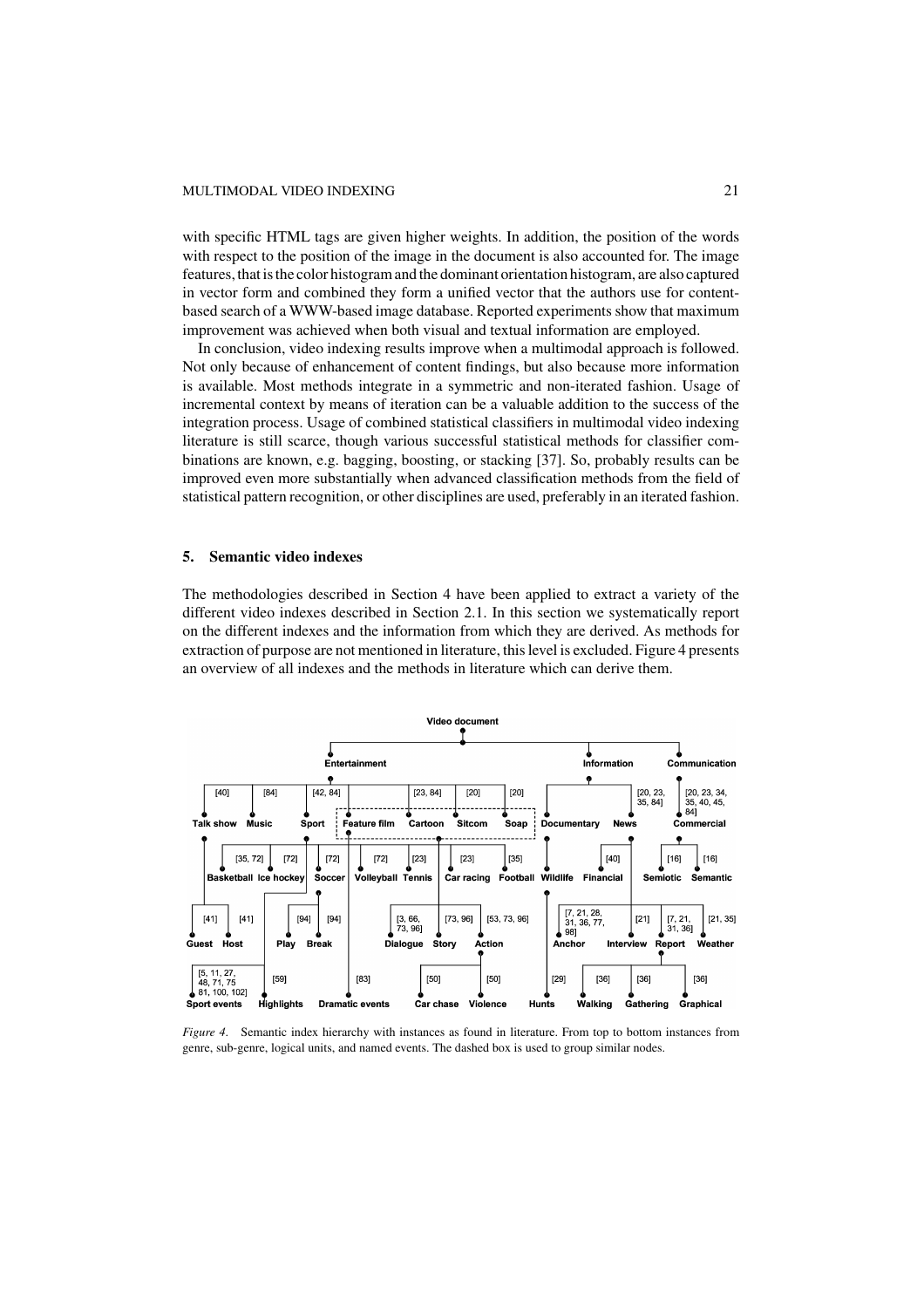## *5.1. Genre*

"Editing is an important stylistic element because it affects the overall rhythm of the video document" [9]. Hence, layout related statistics are well suited for indexing a video document into a specific genre. Most obvious element of this editorial style is the average shot length. Generally, the longer the shots, the slower the rhythm of the video document.

The rate of shot changes together with the presence of black frames is used in [34] to detect commercials within news broadcast. The rationale behind detection of black frames is that they are often broadcasted for a fraction of a second before, after, and between commercials. However, black frames can also occur for other reasons. Therefore, the authors use the observation that advertisers try to make commercials more interesting by rapidly cutting between different shots, resulting in a higher shot change rate. A similar approach is followed in [45], for detecting commercials within broadcasted feature films. Besides the detection of monochrome frames and shot change rate, the authors use the edge change ratio and motion vector length to capture high action in commercials.

Average shot length, the percentage of different types of edit transitions, and six visual content features, are used in [84] to classify a video document into cartoons, commercials, music, news and sports video genres. As a classifier the C4.5 decision tree is used.

In [20] the observation is made that different genres exhibit different temporal patterns of face locations. They furthermore observe that the temporal behavior of overlayed text is genre dependent. In fact the following genre dependent functions can be identified:

- *News*: annotation of people, objects, setting, and named events;
- *Sports*: player identification, game related statistics;
- *Movies/TV series*: credits, captions, and language translations;
- *Commercials*: product name, claims, and disclaimers;

Based on results of face and text tracking, each frame is assigned one of 15 labels, describing variations on the number of appearing faces and/or text lines together with the distance of a face to the camera. These labels form the input for an HMM, which classifies an input video document into news, commercials, sitcoms, and soaps based on maximum likelihood.

Detection of generic sport video documents seems almost impossible due to the large variety in sports. In [42], however, a method is presented that is capable of identifying mainstream sports videos. Discriminating properties of sport videos are the presence of slowmotion replays, large amounts of overlayed text, and specific camera/object motion. The authors propose a set of eleven features to capture these properties, and obtain 93% accuracy using a decision tree classifier. Analysis showed that motion magnitude and direction of motion features yielded the best results.

Methods for indexing video documents into a specific genre using a multimodal approach are reported in [23, 35, 40]. In [35] news reports, weather forecasts, commercials, basketball, and football games are distinguished based on audio and visual information. The authors compare different integration methods and classifiers and conclude that a product HMM classifier is most suited for their task, see also Section 4.2.

The same modalities are used in [23]. The authors present a three-step approach. In the first phase, content features such as color statistics, motion vectors and audio statistics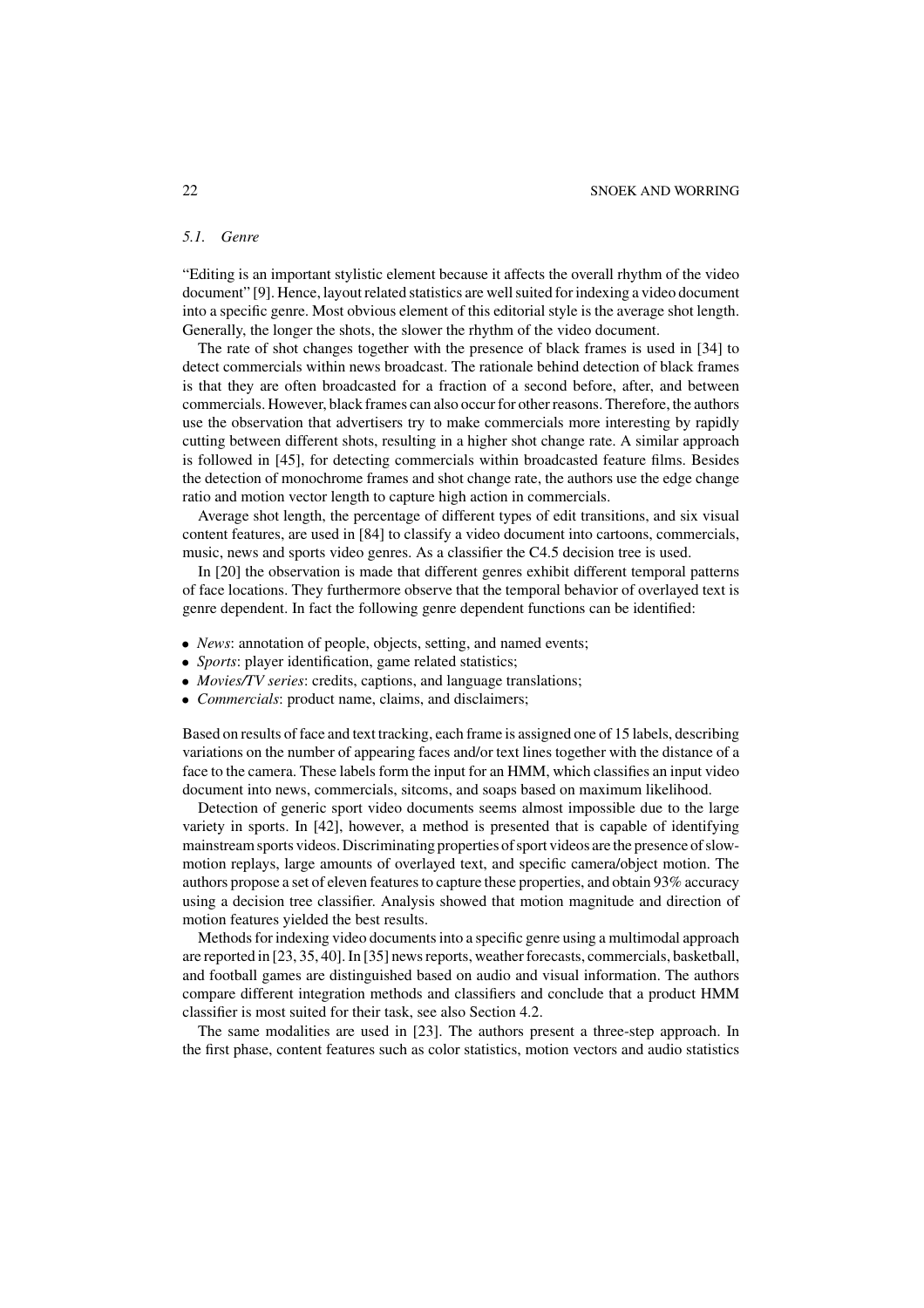are extracted. Secondly, layout features are derived, e.g., shot lengths, camera motion, and speech vs. music. Finally, a style profile is composed and an educational guess is made as to the genre in which a shot belongs. They report promising results by combining different layout and content attributes of video for analysis, and can find five (sub)genres, namely news broadcasts, car racing, tennis, commercials, and animated cartoons.

Besides auditory and visual information, [40] also exploits the textual modality. The segmentation and indexing approach presented uses three layers to process low-, mid-, and high-level information. At the lowest level features such as color, shape, MFCC, ZCR, and the transcript are extracted. Those are used in the mid-level to detect faces, speech, keywords, etc. At the highest level the semantic index is extracted through the integration of mid-level features across the different modalities, using Bayesian networks, as noted in Section 4.2. In its current implementation the presented system classifies segments as either part of a talk show, commercial or financial news.

#### *5.2. Sub-genre*

Research on indexing sub-genres, or specific instances of a genre, has been geared mainly towards sport videos [23, 35, 72] and commercials [16]. Obviously, future index techniques may also extract other sub-genres, for example westerns, comedies, or thrillers within the feature film genre.

Four sub-genres of sport video documents are identified in [72]: basketball, ice hockey, soccer, and volleyball. The full motion fields in consecutive frames are used as a feature. To reduce the feature, Principal Component Analysis is used. For classification two different statistical classifiers were applied. It was found that a continuous observation density Markov model gave the best results. The sequences analyzed were post-edited to contain only the play of the sports, which is a drawback of the presented system. For instance, no crowd scenes or time outs were included. Some sub-genres of sport video documents are also detected in [23, 35], as noted in Section 5.1.

An approach to index commercial videos based on semiotic and semantic properties is presented in [16]. Semiotics classifies commercials into four different sub-genres that relate to the narrative of the commercial. The following four sub-genres are distinguished: practical, critical, utopic, and playful commercials. Perceptual features e.g., saturated colors, horizontal lines, and the presence or absence of recurring colors, are mapped onto the semiotic categories. Based on research in the marketing field, the authors also formalized a link between editing, color, and motion effects on the one hand, and feelings that the video arouses in the observer on the other. Characteristics of a commercial are related to those feelings and have been organized in a hierarchical fashion. A main classification is introduced between commercials that induce feelings of *action* and those that induce feelings of *quietness*. The authors subdivide action further into suspense and excitement. Quietness is further specified in relaxation and happiness.

## *5.3. Logical units*

Detection of logical units in video documents is extensively researched with respect to the detection of scenes or Logical Story Units (LSU) in feature films and sitcoms. An overview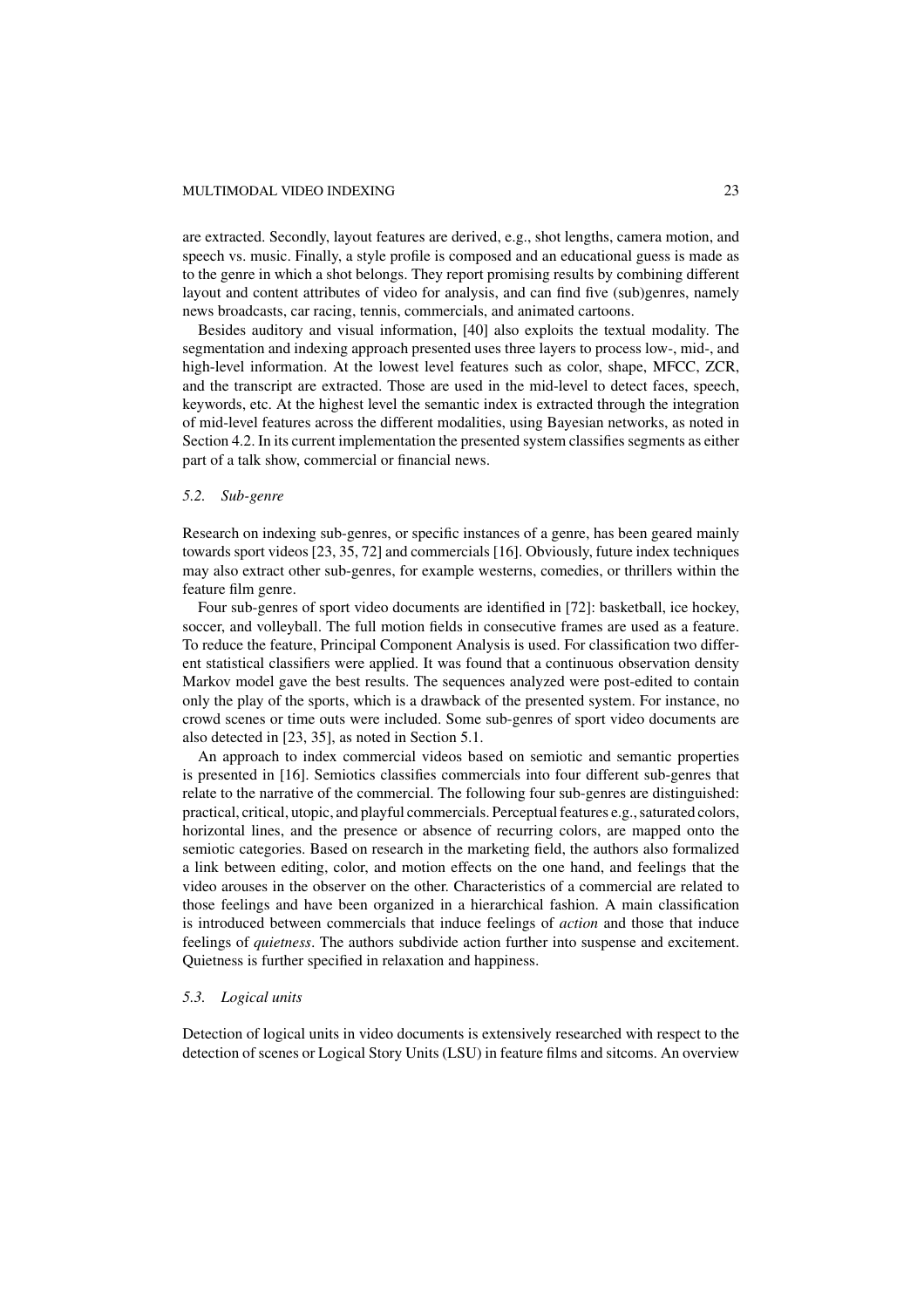and evaluation of such methods is presented in [88]. However, detection of LSU boundaries alone is not enough. For indexing, we are especially interested in its accompanying label.

A method that is capable of detecting dialogue scenes in movies and sitcoms, is presented in [3]. Based on audio analysis, face detection, and face location analysis the authors generate output labels which form the input for an HMM. The HMM outputs a scene labeled as either, establishing scene, transitional scene, or dialogue scene. According to the results presented, combined audio and face information gives the most consistent performance of different observation sets and training data. However, in its current design, the method is incapable of differentiating between dialogue and monologue scenes.

A technique to characterize and index violent scenes in general TV drama and movies is presented in [53]. The authors integrate cues from both the visual and auditory modality symmetrically. First, the spatio-temporal dynamic activity of each video shot is computed as a measure of action. This is combined with detection of flames and blood using a predefined color table. The corresponding audio information provides supplemental evidence for the identification of violent scenes. The focus is on the abrupt change in energy level of the audio signal, computed using the energy entropy criterion. As a classifier the authors use a knowledge-based combination of feature values on scene level.

By utilizing a symmetric and non-iterated multimodal integration method four different types of scenes are identified in [73]. The audio signal is segmented into silence, speech, music, and miscellaneous sounds. This is combined with a visual similarity measure, computed within a temporal window. Dialogues are then detected based on the occurrence of speech and an alternated pattern of visual labels, indicating a change of speaker. When the visual pattern exhibits a repetition the scene is labeled as story. When the audio signal isn't labeled as speech, and the visual information exhibits a progressive pattern, with contrasting visual content, the scene is labeled as action. Finally, scenes that don't fit in the aforementioned categories are indexed as generic scenes.

In contrast to [73], a unimodal approach based on the visual information source is used in [96] to detect dialogues, actions, and story units. Shots that are visually similar and temporally close to each other are assigned the same (arbitrary) label. Based on the patterns of labels in a scene, it is indexed as either dialogue, action, or story unit.

A scheme for reliably identifying logical units which clusters sensor shots according to detected dialogues, similar settings, or similar audio is presented in [66]. The method starts by calculating specific features for each camera and microphone shot. Auditory, color, and orientation features are supported as well as face detection. Next an Euclidean metric is used to determine the distance between shots with respect to the features, resulting in a so called distance table. Based on the distance tables, shots are merged into logical units using absolute and adaptive thresholds.

News broadcasts are far more structured than feature films. Researchers have exploited this to classify logical units in news video using a model-based approach. Especially anchor shots are easy to model and therefore easy to detect. Since there is only minor body movement they can be detected by comparison of the average difference between (regions in) successive frames. This difference will be minimal. This observation is used in [28, 77, 98]. In [28, 77] also the restricted position and size of detected faces is used.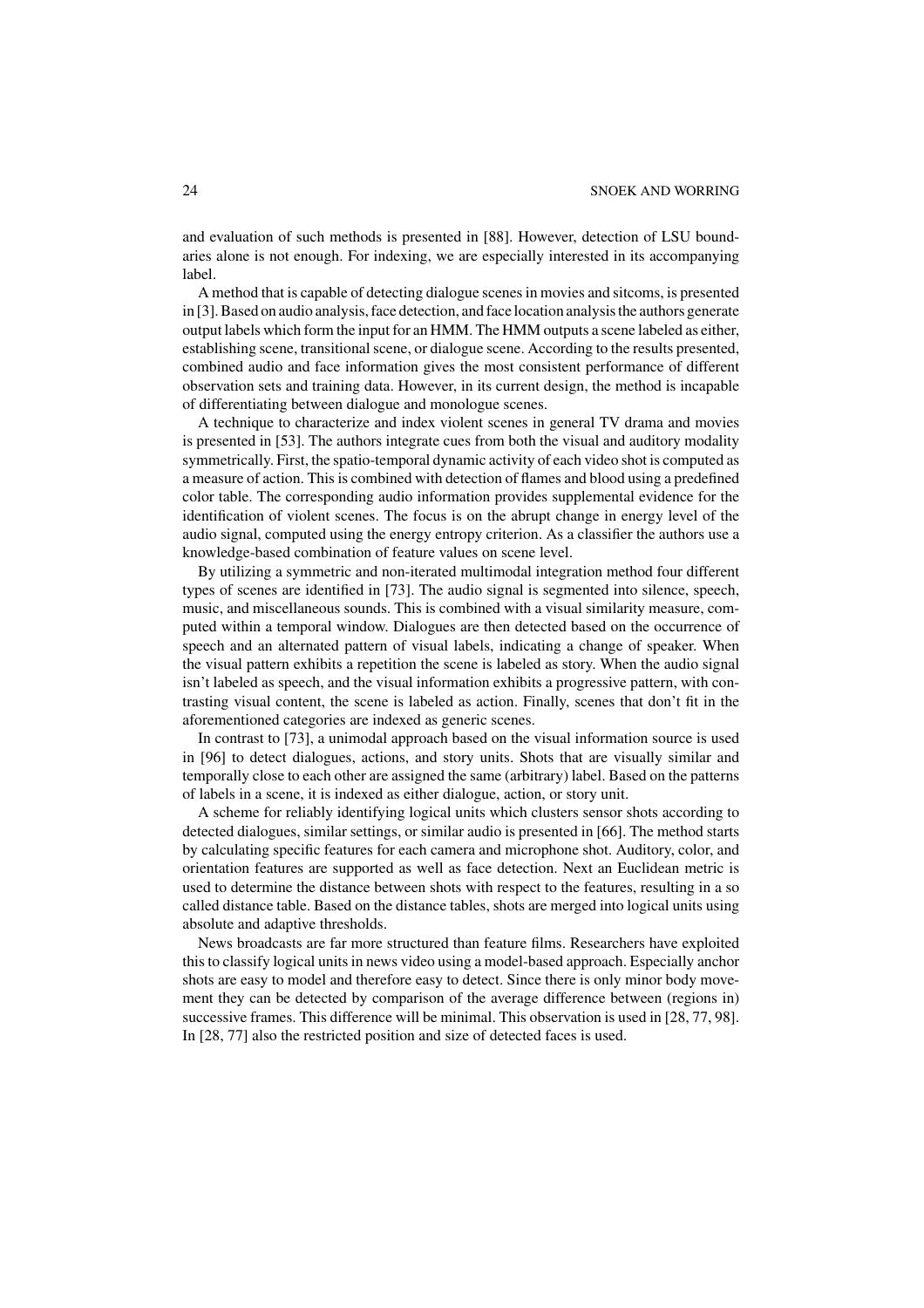Another approach for the detection of anchor shots is taken in [7, 31, 36]. Repetition of visually similar anchor shots throughout the news broadcast is exploited. To refine the classification of the similarity measure used [7], requires anchor shots candidates to have a motion quantity below a certain threshold. Each shot is classified as either anchor or report. Moreover, textual descriptors are added based on extracted captions and recognized speech. To classify report and anchor shots, the authors in [36] use face and lip movement detection. To distinguish anchor shots, the aforementioned classification is extended with the knowledge that anchor shots are graphically similar and occur frequently in a news broadcast. The largest cluster of similar shots is therefore assigned to the class of anchor shots. Moreover, the detection of a title caption is used to detect anchor shots that introduce a new topic. In [31] anchor shots are detected together with silence intervals to indicate report boundaries. Based on a topics database the presented system finds the most probable topic per report by analyzing the transcribed speech. Opposed to [7, 36], final descriptions are not added to shots, but to a sequence of shots that constitute a complete report on one topic. This is achieved by merging consecutive segments with the same topic in their list of most probable topics.

Besides the detection of anchor persons and reports, other logical units can be identified. In [21] six main logical units for TV broadcast news are distinguished, namely, begin, end, anchor, interview, report, and weather forecast. Each logical unit is represented by an HMM. For each frame of the video one feature vector is calculated consisting of 25 features, including motion and audio features. The resulting feature vector sequence is assigned to a logical unit based on the sequence of HMMs that maximizes the probability of having generated this feature vector sequence. By using this approach parsing and indexing of the video is performed in one pass through the video only.

Other examples of highly structured TV broadcasts are talk and game shows. In [41] a method is presented that detects guest and host shots in those video documents. The basic observation used is that in most talk shows the same person is host for the duration of the program but guests keep on changing. Also host shots are typically shorter since only the host asks questions. For a given show, the key frames of the *N* shortest shots containing one detected face are correlated in time to find the shot most often repeated. The key host frame is then compared against all key frames to detect all similar host shots, and guest shots.

In [94] a model for segmenting soccer video into the logical units break and play is given. A grass-color ratio is used to classify frames into three views according to video shooting scale, namely global, zoom-in, and close-up. Based on segmentation rules, the different views are mapped. Global views are classified as play and close-ups as breaks if they have a minimum length. Otherwise a neighborhood voting heuristic is used for classification.

## *5.4. Named events*

Named events are at the lowest level in the semantic index hierarchy. For their detection different techniques have been used.

A three-level event detection algorithm is presented in [29]. The first level of the algorithm extracts generic color, texture, and motion features, and detects moving object blobs. The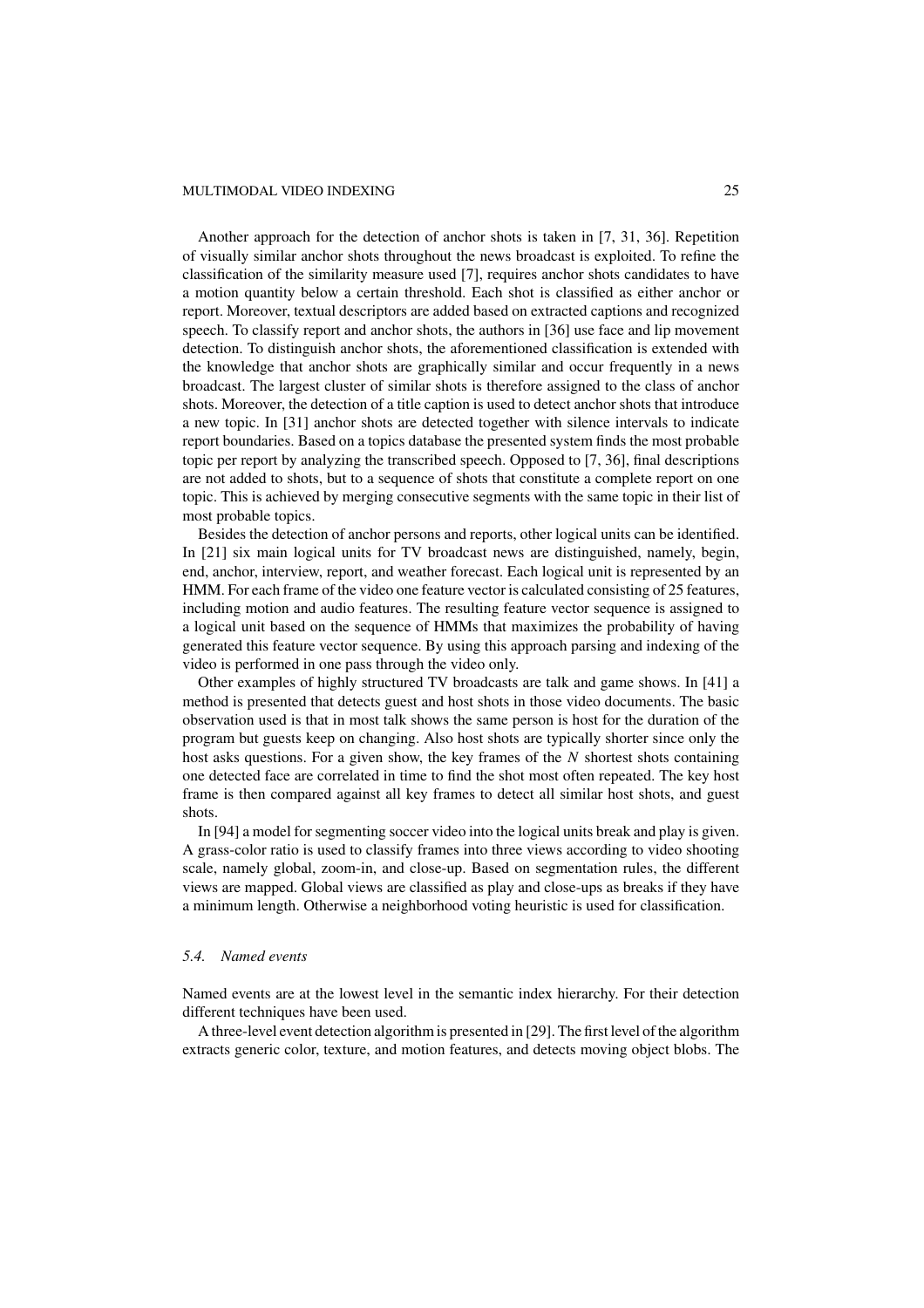mid-level employs a domain dependent neural network to verify whether the moving blobs belong to objects of interest. The generated shot descriptors are then used by a domainspecific inference process at the third level to detect the video segments that contain events of interest. To test the effectiveness of the algorithm the authors applied it to detect animal hunt events in wildlife documentaries.

Violent events and car chases in feature films are detected in [50], based on analysis of environmental sounds. First, low level sounds as engines, horns, explosions, or gunfire are detected, which constitute part of the high level sound events. Based on the dominance of those low level sounds in a segment it is labeled with a high level named event.

Walking shots, gathering shots, and computer graphics shots in broadcast news are the named events detected in [36]. A walking shot is classified by detecting the up and down oscillation of the bottom of a facial region. When more than two similar sized facial regions are detected in a frame, a shot is classified as a gathering shot. Finally, computer graphics shots are classified by a total lack of motion in a series of frames.

The observation that authors use lightning techniques to intensify the drama of certain scenes in a video document is exploited in [83]. An algorithm is presented that detects flashlights, which is used as an identifier for dramatic events in feature films, based on features derived from the average frame luminance and the frame area influenced by the flashing light. Five types of dramatic events are identified that are related to the appearance of flashlights, i.e., supernatural power, crisis, terror, excitement, and generic events of great importance.

Whereas a flashlight can indicate a dramatic event in feature films, slow motion replays are likely to indicate semantically important events in sport video documents. In [59] a method is presented that localizes such events by detecting slow motion replays. The slow-motion segments are modeled and detected by an HMM.

One of the most important events in a sport video document is a score. In [5] a link between the visual and textual modalities is made to identify events that change the score in American football games. The authors investigate whether a chain of keywords, corresponding to an event, is found from the closed caption stream or not. In the time frames corresponding to those keywords, the visual stream is analyzed. Key frames of camera shots in the visual stream are compared with predefined templates using block matching based on the color distribution. Finally, the shot is indexed by the most likely score event, for example a touchdown.

Besides American football, methods for detecting events in tennis [48, 81, 100], soccer [11, 27], baseball [71, 100] and basketball [75, 102] are reported in literature. Commonly, the methods presented exploit domain knowledge and simple (visual) features related to color, edges, and camera/object motion to classify typical sport specific events e.g., smashes, corner kicks, and dunks using a knowledge-based classifier. An exception to this common approach is [71], which presents an algorithm that identifies highlights in baseball video by analyzing the auditory modality only. Highlight events are identified by detecting excited speech of the commentators and the occurrence of a baseball pitch and hit.

Besides semantic indexing, detection of named events also forms a great resource for reuse of video documents. Specific information can be retrieved and reused in different contexts, or reused to automatically generate summaries of video documents. This seems especially interesting for, but is not limited to, video documents from the sport genre.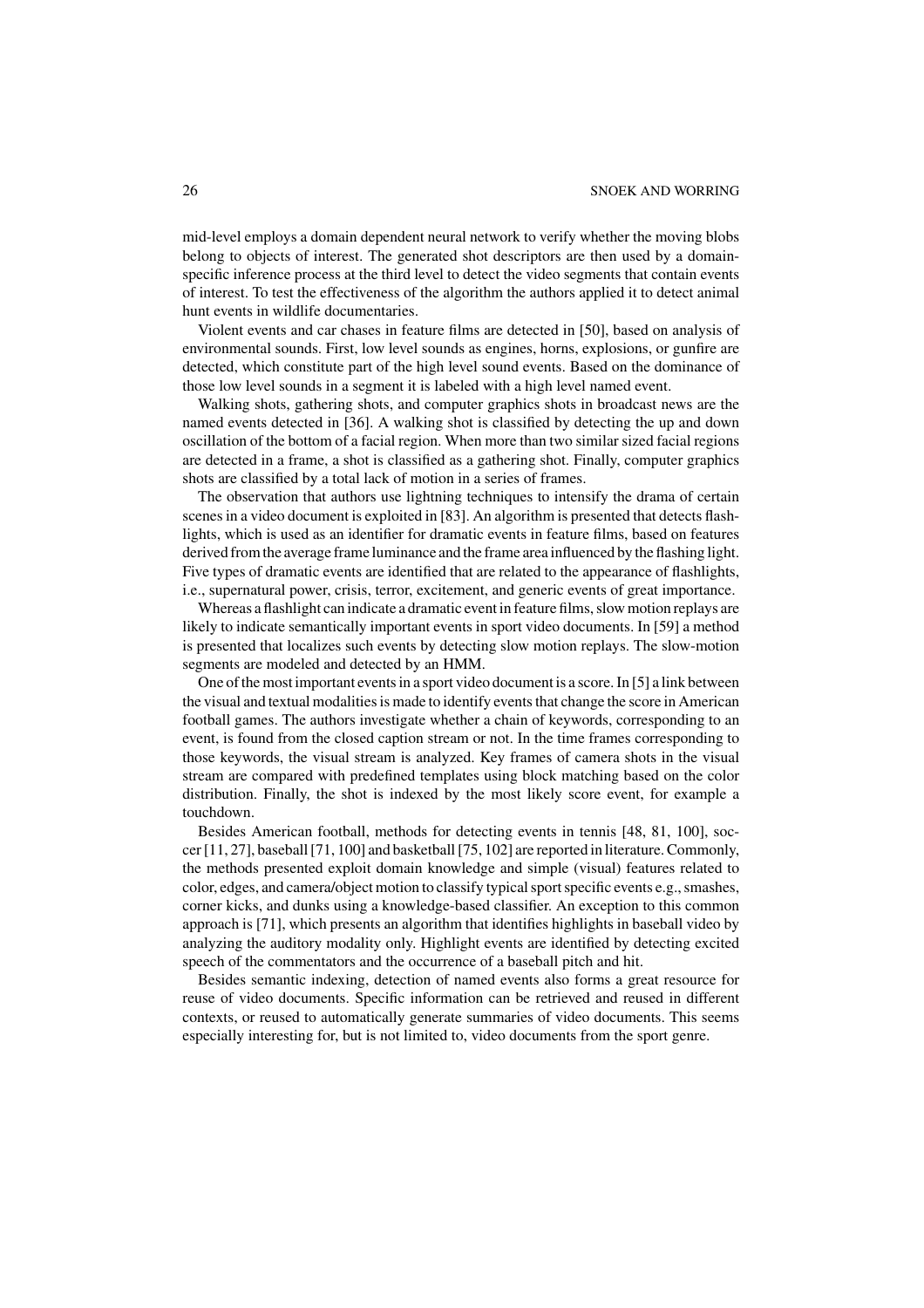#### *5.5. Discussion*

Now that we have described the different semantic index techniques, as encountered in literature, we are able to distinguish the most prominent content and layout properties per genre. As variation in the textual modality is in general too diverse for differentiation of genres, and more suited to attach semantic meaning to logical units and named events, we focus here on properties derived from the visual and auditory modality only. Though, a large amount of genres can be distinguished, we limit ourselves to the ones mentioned in the semantic index hierarchy in figure 4, i.e., talk show, music, sport, feature film, cartoon, sitcom, soap, documentary, news, and commercial. For each of those genres we describe the characteristic properties.

Most prominent property of the first genre, i.e., talk shows, is their well-defined structure, uniform setting, and prominent presence of dialogues, featuring mostly non-moving frontal faces talking close to the camera. Besides closing credits, there is in general a limited use of overlayed text.

Whereas talk shows have a well-defined structure and limited setting, music clips show great diversity in setting and mostly have ill-defined structure. Moreover, music will have many short camera shots, showing lots of camera and object motion, separated by many gradual transition edits and long microphone shots containing music. The use of overlayed text is mostly limited to information about the performing artist and the name of the song on a fixed position.

Sport broadcasts come in many different flavors, not only because there exist a tremendous amount of sport sub-genres, but also because they can be broadcasted live or in summarized format. Despite this diversity, most authored sport broadcasts are characterized by a voice over reporting on named events in the game, a watching crowd, high frequency of long camera shots, and overlayed text showing game and player related information on a fixed frame position. Usually sport broadcasts contain a vast amount of camera motion, objects, and players within a limited uniform setting. Structure is sport-specific, but in general, a distinction between different logical units can be made easily. Moreover, a typical property of sport broadcasts is the use of replays showing events of interest, commonly introduced and ended by a gradual transition edit.

Feature film, cartoon, sitcom, and soap share similar layout and content properties. They are all dominated by people (or toons) talking to each other or taking part in action scenes. They are structured by means of scenes. The setting is mostly limited to a small amount of locales, sometimes separated by means of visual, e.g., gradual, or auditory, e.g., music, transition edits. Moreover, setting in cartoons is characterized by usage of saturated colors, also the audio in cartoons is almost noise-free due to studio recording of speech and special effects. For all mentioned genres the usage of overlayed text is limited to opening and/or closing credits. Feature film, cartoon, sitcom, and soap differ with respect to people appearance, usage of special effects, presence of object and camera motion, and shot rhythm. Appearing people are usually filmed frontal in sitcoms and soaps, whereas in feature films and cartoons there is more diversity in appearance of people or toons. Special effects are most prominent in feature films and cartoons, laughter of an imaginary public is sometimes added to sitcoms. In sitcoms and soaps there is limited camera and object motion. In general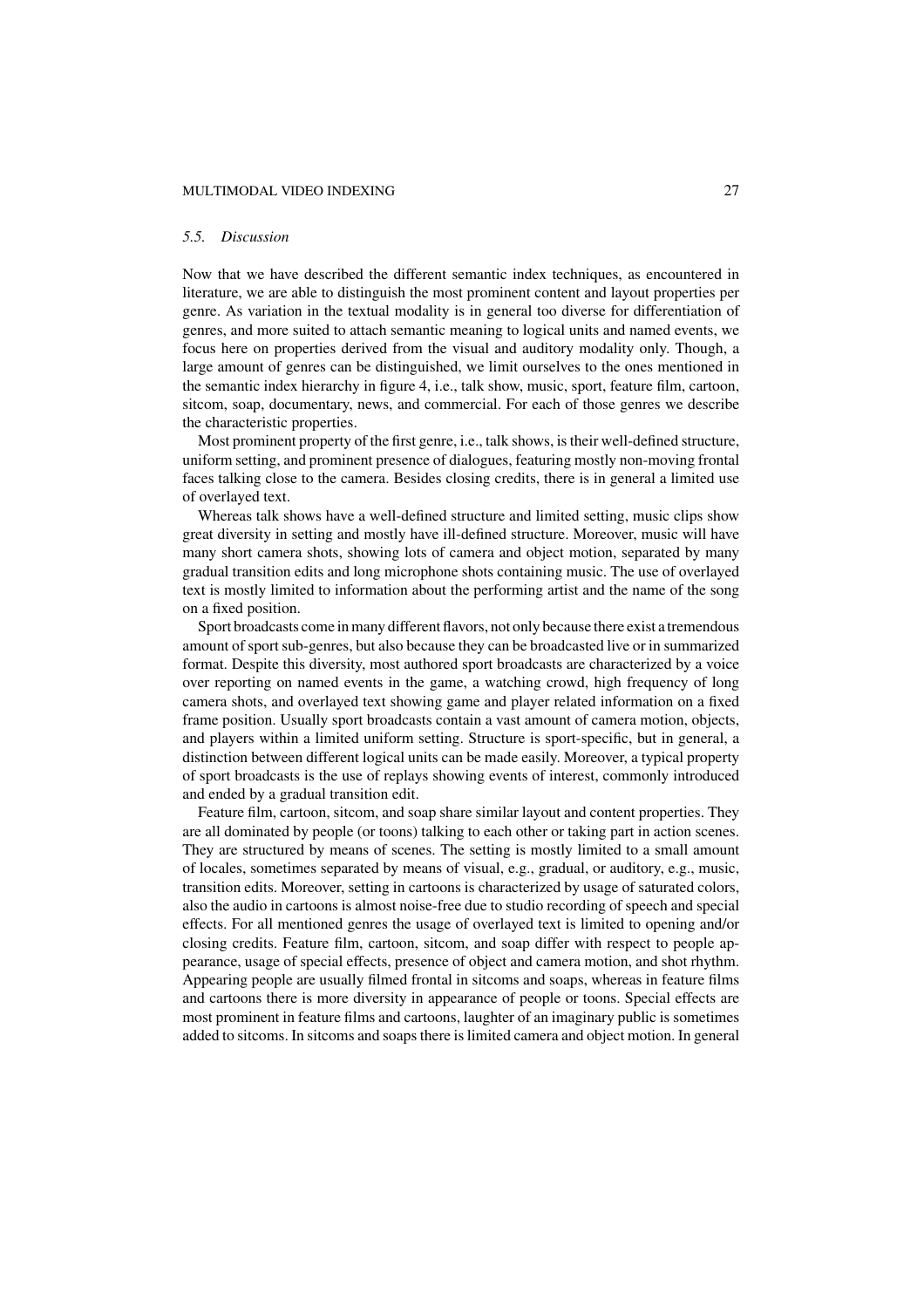#### 28 SNOEK AND WORRING

cartoons also have limited camera motion, though object motion appears more frequently. In feature films both camera and object motion are present. With respect to shot rhythm it seems legitimate to state that this has stronger variation in feature films and cartoons. The perceived rhythm will be slowest for soaps, resulting in more frequent use of camera shots with relative long duration.

Documentaries can also be characterized by their slow rhythm. Other properties that are typical for this genre are the dominant presence of a voice over narrating about the content in long microphone shots. Motion of camera and objects might be present in the documentary, the same holds for overlayed text. Mostly there is no well-defined structure. Special effects are seldom used in documentaries.

Most obvious property of news is its well-defined structure. Different news reports and interviews are alternated by anchor persons introducing, and narrating about, the different news topics. A news broadcast is commonly ended by a weather forecast. Those logical units are mostly dominated by monologues, e.g., people talking in front of a camera showing little motion. Overlayed text is frequently used on fixed positions for annotation of people, objects, setting, and named events. A report on an incident may contain camera and object motion. Similarity of studio setting is also a prominent property of news broadcasts, as is the abrupt nature of transitions between sensor shots.

Some prominent properties of the final genre, i.e., commercials, are similar to those of music. They have a great variety in setting, and share no common structure, although they are authored carefully, as the message of the commercial has to be conveyed in twenty seconds or so. Frequent usage of abrupt and gradual transition, in both visual and auditory modality, is responsible for the fast rhythm. Usually lots of object and camera motion, in combination with special effects, such as a loud volume, is used to attract the attention of the viewer. Difference with music is that black frames are used to separate commercials, the presence of speech, the superfluous and non-fixed use of overlayed text, a disappearing station logo, and the fact that commercials usually end with a static frame showing the product or brand of interest.

Due to the large variety in broadcasting formats, which is a consequence of guidance by different authors, it is very difficult to give a general description for the structure and characterizing properties of the different genres. When considering sub-genres this will only become more difficult. Is a sports program showing highlights of today's sport matches a sub-genre of sport or news? Reducing the prominent properties of broadcasts to instances of layout and content elements, and splitting of the broadcasts into logical units and named events seems a necessary intermediate step to arrive at a more consistent definition of genre and sub-genre. More research on this topic is still necessary.

## **6. Conclusion**

Viewing a video document from the perspective of its author, enabled us to present a framework for multimodal video indexing. This framework formed the starting point for our review on different state-of-the-art video indexing techniques. Moreover, it allowed us to answer the three different questions that arise when assigning an index to a video document. The question *what to index* was answered by reviewing different techniques for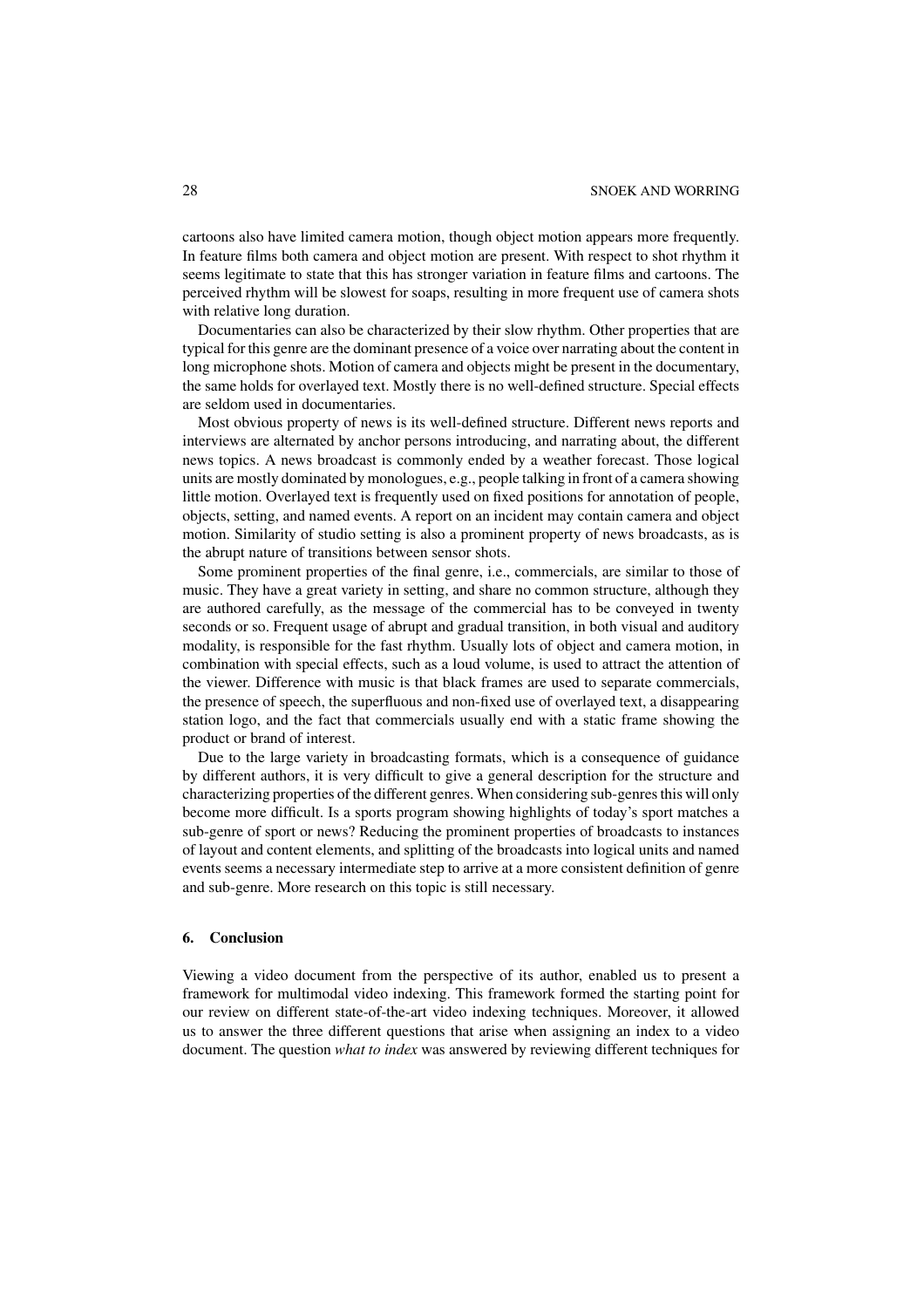layout reconstruction. We presented a discussion on reconstruction of content elements and integration methods to answer the *how to index* question. Finally, the *which index* question was answered by naming different present and future index types within the semantic index hierarchy of the proposed framework.

At the end of this review we stress that multimodal analysis is the future. However, more attention, in the form of research, needs to be given to the following factors:

- 1. *Content segmentation.* Content segmentation forms the basis of multimodal video analysis. In contrast to layout reconstruction, which is largely solved, there is still a lot to be gained in improved segmentation for the three content elements, i.e., people, objects, and setting. Contemporary detectors are well suited for detection and recognition of content elements within certain constraints. Most methods for detection of content elements still adhere to a unimodal approach. A multimodal approach might prove to be a fruitful extension. It allows to take additional context into account. Bringing the semantic index on a higher level is the ultimate goal for multimodal analysis. This can be achieved by the integrated use of different robust content detectors or by choosing a constrained domain that ensures the best detection performance for a limited detector set.
- 2. *Modality usage.* Within the research field of multimodal video indexing, focus is still too much geared towards the visual and auditory modality. The semantic rich textual modality is largely ignored in combination with the visual or auditory modality. Specific content segmentation methods for the textual modality will have their reflection on the semantic index derived. Ultimately this will result in semantic descriptions that make a video document as accessible as a text document.
- 3. *Multimodal integration.* The integrated use of different information sources is an emerging trend in video indexing research. All reported integration methods indicate an improvement of performance. Most methods integrate in a symmetric and non-iterated fashion. Usage of incremental context by means of iteration can be a valuable addition to the success of the integration process. Most successful integration methods reported are based on the HMM and Bayesian network framework, which can be considered as the current state-of-the-art in multimodal integration. There seems to be a positive correlation between usage of advanced integration methods and multimodal video indexing results. This paves the road for the exploration of classifier combinations from the field of statistical pattern recognition, or other disciplines, within the context of multimodal video indexing.
- 4. *Technique taxonomy.* We presented a semantic index hierarchy that grouped different index types as found in literature. Moreover we characterized the different genres in terms of their most prominent layout and content elements, and by splitting its structure into logical units and named events. What the field of video indexing still lacks is a taxonomy of different techniques that indicates why a specific technique is suited the best, or unsuited, for a specific group of semantic index types.

The impact of the above mentioned factors on automatic indexing of video documents will not only make the process more efficient and more effective than it is now, it will also yield richer semantic indexes. This will form the basis for a range of new innovative applications.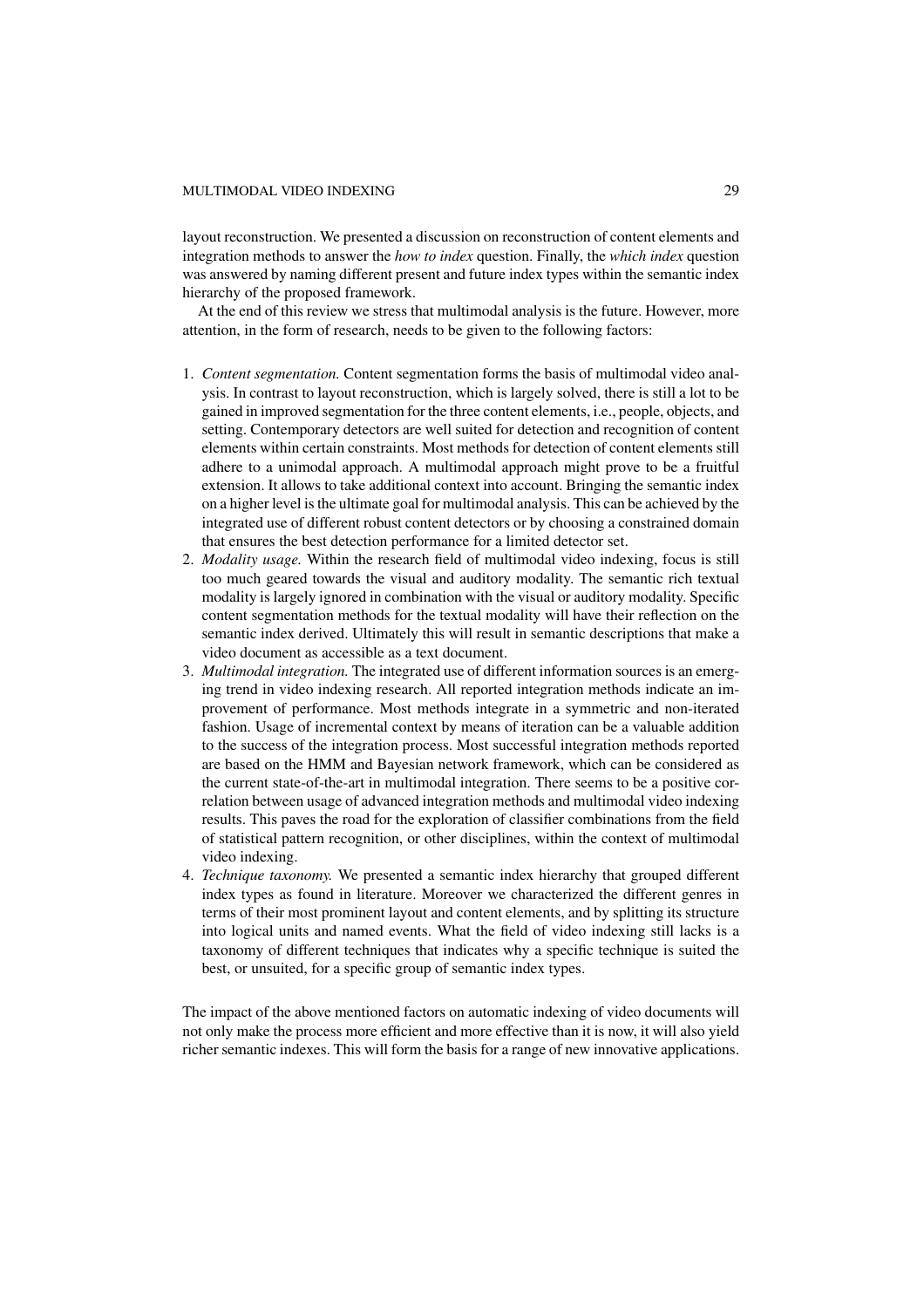## **Acknowledgments**

The authors thank Jeroen Vendrig and Ioannis Patras from the University of Amsterdam for their valuable comments and suggestions. This research is sponsored by the ICES/KIS Multimedia Information Analysis project and TNO Institute of Applied Physics (TPD).

# **Notes**

- 1. A gradual transition actually contains pieces of two camera shots, for simplicity we regard it as a separate entity.
- 2. As an ironic legacy from early research on video parsing, this is also referred to as scene-change detection.

#### **References**

- 1. S. Abney, "Part-of-speech tagging and partial parsing," in Corpus-Based Methods in Language and Speech Processing, S. Young and G. Bloothooft (Eds.), Kluwer Academic Publishers, Dordrecht, 1997, pp. 118–136.
- 2. S. Adali, K.S. Candan, S.S. Chen, K. Erol, and V.S. Subrahmanian, "The advanced video information system: Data structures and query processing," Multimedia Systems, Vol. 4, No. 4, pp. 172–186, 1996.
- 3. A.A. Alatan, A.N. Akansu, and W. Wolf, "Multi-modal dialogue scene detection using hidden markov models for content-based multimedia indexing," Multimedia Tools and Applications, Vol. 14, No. 2, pp. 137–151, 2001.
- 4. Y. Altunbasak, P.E. Eren, and A.M. Tekalp, "Region-based parametric motion segmentation using color information," Graphical Models and Image Processing, Vol. 60, No. 1, pp. 13–23, 1998.
- 5. N. Babaguchi, Y. Kawai, and T. Kitahashi, "Event based indexing of broadcasted sports video by intermodal collaboration," IEEE Transactions on Multimedia, Vol. 4, No. 1, pp. 68–75, 2002.
- 6. P.N. Belhumeur, J.P. Hespanha, and D.J. Kriegman, "Eigenfaces vs. fisherfaces: Recognition using class specific linear projection," IEEE Transactions on Pattern Analysis and Machine Intelligence, Vol. 19, No. 7, pp. 711–720, 1997.
- 7. M. Bertini, A. Del Bimbo, and P. Pala, "Content-based indexing and retrieval of TV news," Pattern Recognition Letters, Vol. 22, No. 5, pp. 503–516, 2001.
- 8. D. Bikel, R. Schwartz, and R.M. Weischedel, "An algorithm that learns what's in a name," Machine Learning, Vol. 34, Nos. 1–3, pp. 211–231, 1999.
- 9. J.M. Boggs and D.W. Petrie, The Art of Watching Films, 5th edition, Mayfield Publishing Company: Mountain View, USA, 2000.
- 10. R.M. Bolle, B.-L. Yeo, and M.M. Yeung, "Video query: Research directions," IBM Journal of Research and Development, Vol. 42, No. 2, pp. 233–252, 1998.
- 11. A. Bonzanini, R. Leonardi, and P. Migliorati, "Event recognition in sport programs using low-level motion indices," in IEEE International Conference on Multimedia & Expo, Tokyo, Japan, 2001, pp. 1208–1211.
- 12. M. Brown, J. Foote, G. Jones, K. Sparck-Jones, and S. Young, "Automatic content-based retrieval of broadcast news," in ACM Multimedia 1995, San Francisco, USA, 1995.
- 13. R. Brunelli, O. Mich, and C.M. Modena, "A survey on the automatic indexing of video data," Journal of Visual Communication and Image Representation, Vol. 10, No. 2, pp. 78–112, 1999.
- 14. M. La Cascia, S. Sethi, and S. Sclaroff, "Combining textual and visual cues for content-based image retrieval on the world wide web," in IEEE Workshop on Content-Based Access of Image and Video Libraries, 1998.
- 15. M. Christel, A. Olligschlaeger, and C. Huang, "Interactive maps for a digital video library," IEEE Multimedia, Vol. 7, No. 1, pp. 60–67, 2000.
- 16. C. Colombo, A. Del Bimbo, and P. Pala, "Semantics in visual information retrieval," IEEE Multimedia, Vol. 6, No. 3, pp. 38–53, 1999.
- 17. Convera. http://www.convera.com.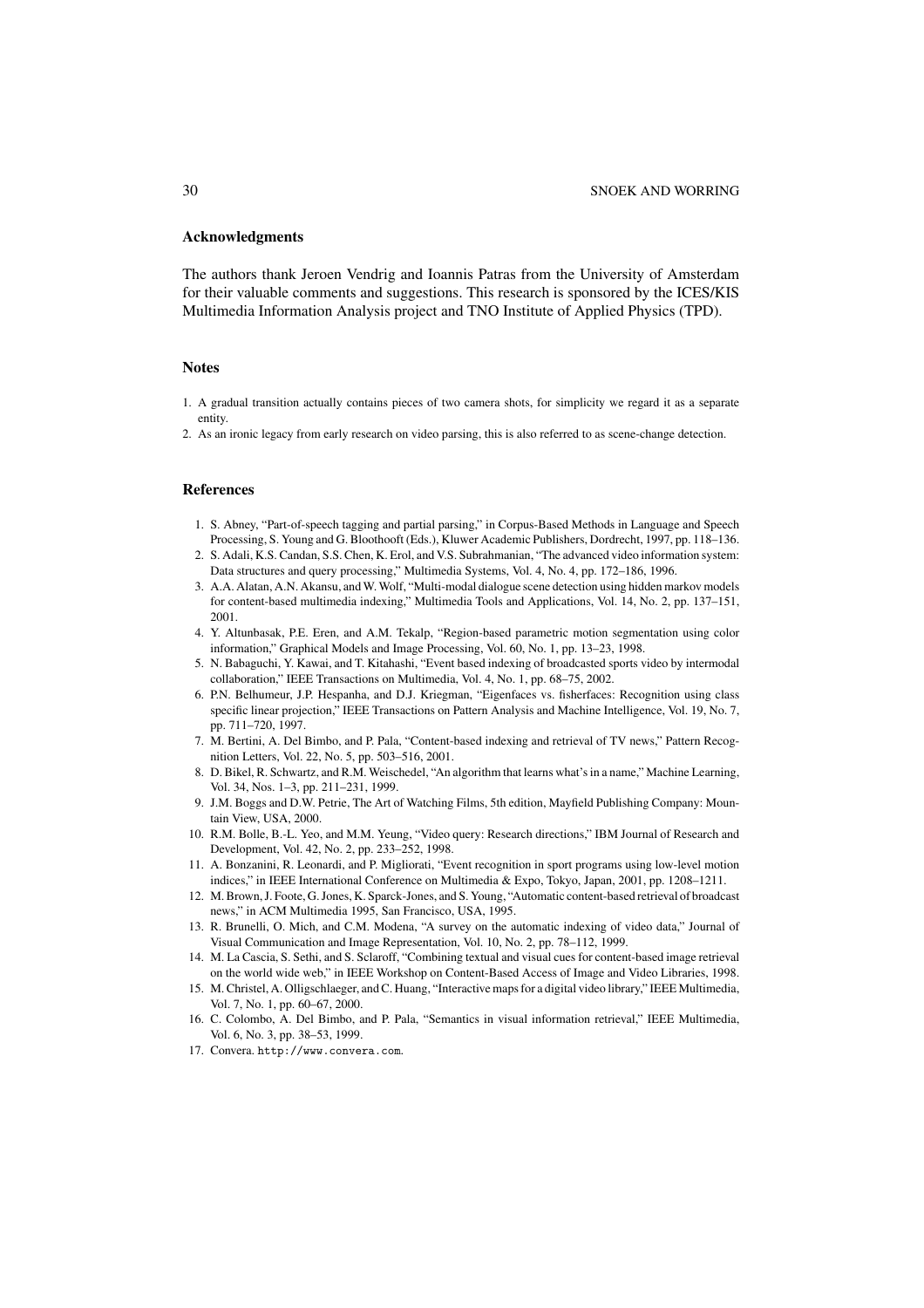- 18. G. Davenport, T. Aguierre Smith, and N. Pincever, "Cinematic principles for multimedia," in IEEE Computer Graphics & Applications, Vol. 11, No. 4, pp. 67–74, 1991.
- 19. S. Deerwester, S.T. Dumais, G.W. Furnas, T.K. Landauer, and R. Harshman, "Indexing by latent semantic analysis," Journal of the American Society for Information Science, Vol. 41, No. 6, pp. 391–407, 1990.
- 20. N. Dimitrova, L. Agnihotri, and G. Wei, "Video classification based on HMM using text and faces," in European Signal Processing Conference, Tampere, Finland, 2000.
- 21. S. Eickeler and S. Müller, "Content-based video indexing of TV broadcast news using hidden markov models," in IEEE International Conference on Acoustics, Speech, and Signal Processing, Phoenix, USA, 1999, pp. 2997–3000.
- 22. K. El-Maleh, M. Klein, G. Petrucci, and P. Kabal, "Speech/music discrimination for multimedia applications," in IEEE International Conference on Acoustics, Speech, and Signal Processing, Istanbul, Turkey, 2000, pp. 2445–2448.
- 23. S. Fischer, R. Lienhart, and W. Effelsberg, "Automatic recognition of film genres," in ACM Multimedia 1995, San Francisco, USA, 1995, pp. 295–304.
- 24. M.M. Fleck, D.A. Forsyth, and C. Bregler, "Finding naked people," in European Conference on Computer Vision, Cambridge, UK, 1996, Vol. 2, pp. 593–602.
- 25. B. Furht, S.W. Smoliar, and H.J. Zhang, Video and Image Processing in Multimedia Systems, 2nd edition, Kluwer Academic Publishers: Norwell, USA, 1996.
- 26. A. Ghias, J. Logan, D. Chamberlin, and B.C. Smith, "Query by humming—musical information retrieval in an audio database," in ACM Multimedia 1995, San Francisco, USA, 1995.
- 27. Y. Gong, L.T. Sin, and C.H. Chuan, "Automatic parsing of TV soccer programs," in IEEE International Conference on Multimedia Computing and Systems, 1995, pp. 167–174.
- 28. B. Günsel, A.M. Ferman, and A.M. Tekalp, "Video indexing through integration of syntactic and semantic features," in Third IEEE Workshop on Applications of Computer Vision, Sarasota, USA, 1996.
- 29. N. Haering, R. Qian, and I. Sezan, "A semantic event-detection approach and its application to detecting hunts in wildlife video," IEEE Transactions on Circuits and Systems for Video Technology, Vol. 10, No. 6, pp. 857–868, 2000.
- 30. A. Hampapur, R. Jain, and T. Weymouth, "Feature based digital video indexing," in IFIP 2.6 Third Working Conference on Visual Database Systems, Lausanne, Switzerland, 1995.
- 31. A. Hanjalic, G. Kakes, R.L. Lagendijk, and J. Biemond, "Dancers: Delft advanced news retrieval system," in IS&T/SPIE Electronic Imaging 2001: Storage and Retrieval for Media Databases 2001, San Jose, USA, 2001.
- 32. A. Hanjalic, G.C. Langelaar, P.M.B. van Roosmalen, J. Biemond, and R.L. Lagendijk, Image and Video Databases: Restoration, Watermarking and Retrieval, Elsevier Science: Amsterdam, The Netherlands, 2000.
- 33. A.G. Hauptmann, D. Lee, and P.E. Kennedy, "Topic labeling of multilingual broadcast news in the informedia digital video library," in ACM DL/SIGIR MIDAS Workshop, Berkely, USA, 1999.
- 34. A.G. Hauptmann and M.J. Witbrock, "Story segmentation and detection of commercials in broadcast news video," in ADL-98 Advances in Digital Libraries, Santa Barbara, USA, 1998, pp. 168–179.
- 35. J. Huang, Z. Liu, Y. Wang, Y. Chen, and E.K. Wong, "Integration of multimodal features for video scene classification based on HMM," in IEEE Workshop on Multimedia Signal Processing, Copenhagen, Denmark, 1999.
- 36. I. Ide, K. Yamamoto, and H. Tanaka, "Automatic video indexing based on shot classification," in First International Conference on Advanced Multimedia Content Processing, Vol. 1554 of Lecture Notes in Computer Science, Springer-Verlag: Osaka, Japan, 1999.
- 37. A.K. Jain, R.P.W. Duin, and J. Mao, "Statistical pattern recognition: A review," IEEE Transactions on Pattern Analysis and Machine Intelligence, Vol. 22, No. 1, pp. 4–37, 2000.
- 38. R. Jain and A. Hampapur, "Metadata in video databases," ACM SIGMOD, Vol. 23, No. 4, pp. 27–33, 1994.
- 39. P.J. Jang and A.G. Hauptmann, "Learning to recognize speech by watching television," IEEE Intelligent Systems, Vol. 14, No. 5, pp. 51–58, 1999.
- 40. R.S. Jasinschi, N. Dimitrova, T. McGee, L. Agnihotri, J. Zimmerman, and D. Li, "Integrated multimedia processing for topic segmentation and classification," in IEEE International Conference on Image Processing, Thessaloniki, Greece, 2001, pp. 366–369.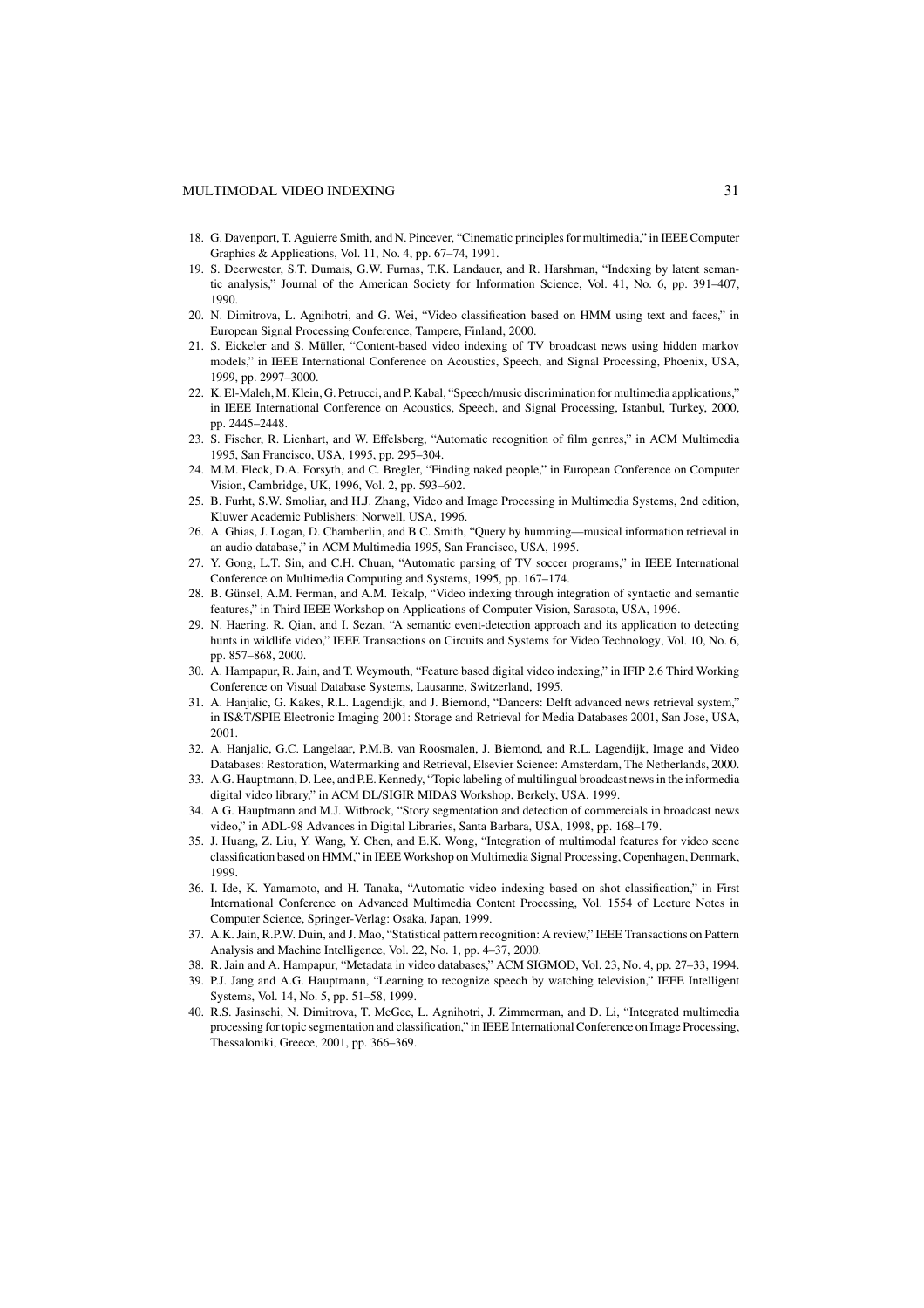### 32 SNOEK AND WORRING

- 41. O. Javed, Z. Rasheed, and M. Shah, "A framework for segmentation of talk & game shows," in IEEE International Conference on Computer Vision, Vancouver, Canada, 2001.
- 42. V. Kobla, D. DeMenthon, and D. Doermann, "Identification of sports videos using replay, text, and camera motion features," in SPIE Conference on Storage and Retrieval for Media Databases, Vol. 3972, pp. 332–343, 2000.
- 43. D. Li, I.K. Sethi, N. Dimitrova, and T. McGee, "Classification of general audio data for content-based retrieval," Pattern Recognition Letters, Vol. 22, No. 5, pp. 533–544, 2001.
- 44. H. Li, D. Doermann, and O. Kia, "Automatic text detection and tracking in digital video," IEEE Transactions on Image Processing, Vol. 9, No. 1, pp. 147–156, 2000.
- 45. R. Lienhart, C. Kuhmünch, and W. Effelsberg, "On the detection and recognition of television commercials," in IEEE Conference on Multimedia Computing and Systems, Ottawa, Canada, 1997, pp. 509– 516.
- 46. C.D. Manning and H. Schütze, Foundations of Statistical Natural Language Processing. The MIT Press, Cambridge, USA, 1999.
- 47. K. Minami, A. Akutsu, H. Hamada, and Y. Tomomura, "Video handling with music and speech detection," IEEE Multimedia, Vol. 5, No. 3, pp. 17–25, 1998.
- 48. H. Miyamori and S. Iisaku, "Video annotation for content-based retrieval using human behavior analysis and domain knowledge," in IEEE International Conference on Automatic Face and Gesture Recognition, Grenoble, France, 2000, pp. 26–30.
- 49. A. Mohan, C. Papageorgiou, and T. Poggio, "Example-based object detection in images by components," IEEE Transactions on Pattern Analysis and Machine Intelligence, Vol. 23, No. 4, pp. 349–361, 2001.
- 50. S. Moncrieff, C. Dorai, and S. Venkatesh, "Detecting indexical signs in film audio for scene interpretation," in IEEE International Conference on Multimedia & Expo, Tokyo, Japan, 2001, pp. 1192– 1195.
- 51. F. Nack and A.T. Lindsay, "Everything you always wanted to know about MPEG-7: Part 1," IEEE Multimedia, Vol. 6, No. 3, pp. 65–77, 1999.
- 52. F. Nack and A.T. Lindsay, "Everything you always wanted to know about MPEG-7: Part 2," IEEE Multimedia, Vol. 6, No. 4, pp. 64–73, 1999.
- 53. J. Nam, M. Alghoniemy, and A.H. Tewfik, "Audio-visual content-based violent scene characterization," in IEEE International Conference on Image Processing, Chicago, USA, 1998, Vol. 1, pp. 353–357.
- 54. J. Nam, A. Enis Cetin, and A.H. Tewfik, "Speaker identification and video analysis for hierarchical video shot classification," in IEEE International Conference on Image Processing, Washington DC, USA, 1997, Vol. 2.
- 55. M.R. Naphade and T.S. Huang, "A probabilistic framework for semantic video indexing, filtering, and retrieval," IEEE Transactions on Multimedia, Vol. 3, No. 1, pp. 141–151, 2001.
- 56. H.T. Nguyen, M. Worring, and A. Dev, "Detection of moving objects in video using a robust motion similarity measure," IEEE Transactions on Image Processing, Vol. 9, No. 1, pp. 137–141, 2000.
- 57. L. Nigay and J. Coutaz, "A design space for multimodal systems: concurrent processing and data fusion." in INTERCHI'93 Proceedings, Amsterdam, the Netherlands, 1993, pp. 172–178.
- 58. D.W. Oard, "The state of the art in text filtering," User Modeling and User-Adapted Interaction, Vol. 7, No. 3, pp. 141–178, 1997.
- 59. H. Pan, P. Van Beek, and M.I. Sezan, "Detection of slow-motion replay segments in sports video for highlights generation," in IEEE International Conference on Acoustic, Speech and Signal Processing, 2001.
- 60. N.V. Patel and I.K. Sethi, "Audio characterization for video indexing," in Proceedings SPIE on Storage and Retrieval for Still Image and Video Databases, San Jose, USA, 1996, Vol. 2670, pp. 373–384.
- 61. N.V. Patel and I.K. Sethi, "Video classification using speaker identification," in IS&T SPIE, Proceedings: Storage and Retrieval for Image and Video Databases IV, San Jose, USA, 1997.
- 62. J. Pearl, Probabilistic Reasoning in Intelligent Systems: Networks of Plausible Inference. Morgan Kaufmann: San Mateo, USA, 1988.
- 63. A.K. Peker, A.A. Alatan, and A.N. Akansu, "Low-level motion activity features for semantic characterization of video," in IEEE International Conference on Multimedia & Expo, New York City, USA, 2000.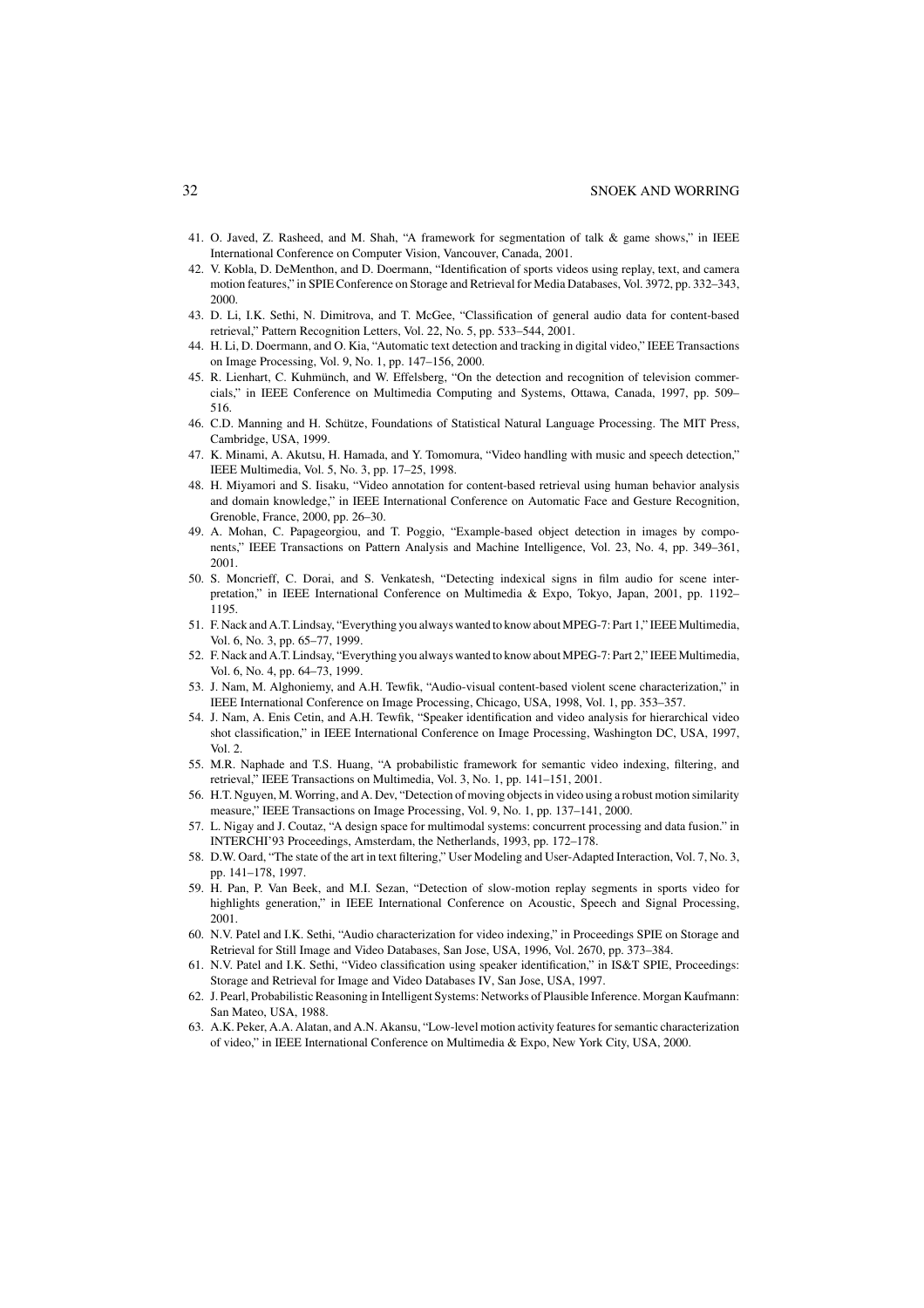- 64. A. Pentland, B. Moghaddam, and T. Starner, "View-based and modular eigenspaces for face recognition," in IEEE International Conference on Computer Vision and Pattern Recognition, Seattle, USA, 1994.
- 65. S. Pfeiffer, S. Fischer, and W. Effelsberg, "Automatic audio content analysis," in ACM Multimedia 1996, Boston, USA, 1996, pp. 21–30.
- 66. S. Pfeiffer, R. Lienhart, and W. Effelsberg, "Scene determination based on video and audio features," Multimedia Tools and Applications, Vol. 15, No. 1, pp. 59–81, 2001.
- 67. T.V. Pham and M. Worring, "Face detection methods: A critical evaluation," Technical Report 2000-11, Intelligent Sensory Information Systems, University of Amsterdam, 2000.
- 68. Praja. http://www.praja.com.
- 69. L.R. Rabiner, "A tutorial on hidden markov models and selected applications in speech recognition," Proceedings of the IEEE, Vol. 77, No. 2, pp. 257–286, 1989.
- 70. H.A. Rowley, S. Baluja, and T. Kanade, "Neural network-based face detection," IEEE Transactions on Pattern Analysis and Machine Intelligence, Vol. 20, No. 1, pp. 23–38, 1998.
- 71. Y. Rui, A. Gupta, and A. Acero, "Automatically extracting highlights for TV baseball programs," in ACM Multimedia 2000, Los Angeles, USA, 2000, pp. 105–115.
- 72. E. Sahouria and A. Zakhor, "Content analysis of video using principal components," IEEE Transactions on Circuits and Systems for Video Technology, Vol. 9, No. 8, pp. 1290–1298, 1999.
- 73. C. Saraceno and R. Leonardi, "Identification of story units in audio-visual sequences by joint audio and video processing," in IEEE International Conference on Image Processing, Chicago, USA, 1998.
- 74. S. Satoh, Y. Nakamura, and T. Kanade, "Name-It: Naming and detecting faces in news videos," IEEE Multimedia, Vol. 6, No. 1, pp. 22–35, 1999.
- 75. D.D. Saur, Y.-P. Tan, S.R. Kulkarni, and P.J. Ramadge, "Automated analysis and annotation of basketball video," in SPIE's Electronic Imaging conference on Storage and Retrieval for Image and Video Databases V, San Jose, USA, 1997, Vol. 3022, pp. 176–187.
- 76. H. Schneiderman and T. Kanade, "A statistical method for 3D object detection applied to faces and cars," in IEEE Computer Vision and Pattern Recognition, Hilton Head, USA, 2000.
- 77. K. Shearer, C. Dorai, and S. Venkatesh, "Incorporating domain knowledge with video and voice data analysis in news broadcasts," in ACM International Conference on Knowledge Discovery and Data Mining, Boston, USA, 2000, pp. 46–53.
- 78. J. Shim, C. Dorai, and R. Bolle, "Automatic text extraction from video for content-based annotation and retrieval," in IEEE International Conference on Pattern Recognition, 1998, pp. 618–620.
- 79. A.W.M. Smeulders, M. Worring, S. Santini, A. Gupta, and R. Jain, "Content based image retrieval at the end of the early years," IEEE Transactions on Pattern Analysis and Machine Intelligence, Vol. 22, No. 12, pp. 1349–1380, 2000.
- 80. R.K. Srihari, "Automatic indexing and content-based retrieval of captioned images," IEEE Computer, Vol. 28, No. 9, pp. 49–56, 1995.
- 81. G. Sudhir, J.C.M. Lee, and A.K. Jain, "Automatic classification of tennis video for high-level content-based retrieval," in IEEE International Workshop on Content-Based Access of Image and Video Databases, in conjunction with ICCV'98, Bombay, India, 1998.
- 82. M. Szummer and R.W. Picard, "Indoor-outdoor image classification," in IEEE International Workshop on Content-based Access of Image and Video Databases, in conjunction with ICCV'98, Bombay, India, 1998.
- 83. B.T. Truong and S. Venkatesh, "Determining dramatic intensification via flashing lights in movies," in IEEE International Conference on Multimedia & Expo, Tokyo, Japan, 2001, pp. 61–64.
- 84. B.T. Truong, S. Venkatesh, and C. Dorai, "Automatic genre identification for content-based video categorization," in IEEE International Conference on Pattern Recognition, Barcelona, Spain, 2000.
- 85. S. Tsekeridou and I. Pitas, "Content-based video parsing and indexing based on audio-visual interaction," IEEE Transactions on Circuits and Systems for Video Technology, Vol. 11, No. 4, pp. 522–535, 2001.
- 86. A. Vailaya and A.K. Jain, "Detecting sky and vegetation in outdoor images," in Proceedings of SPIE: Storage and Retrieval for Image and Video Databases VIII, San Jose, USA, 2000, Vol. 3972.
- 87. A. Vailaya, A.K. Jain, and H.-J. Zhang, "On image classification: City images vs. landscapes," Pattern Recognition, Vol. 31, pp. 1921–1936, 1998.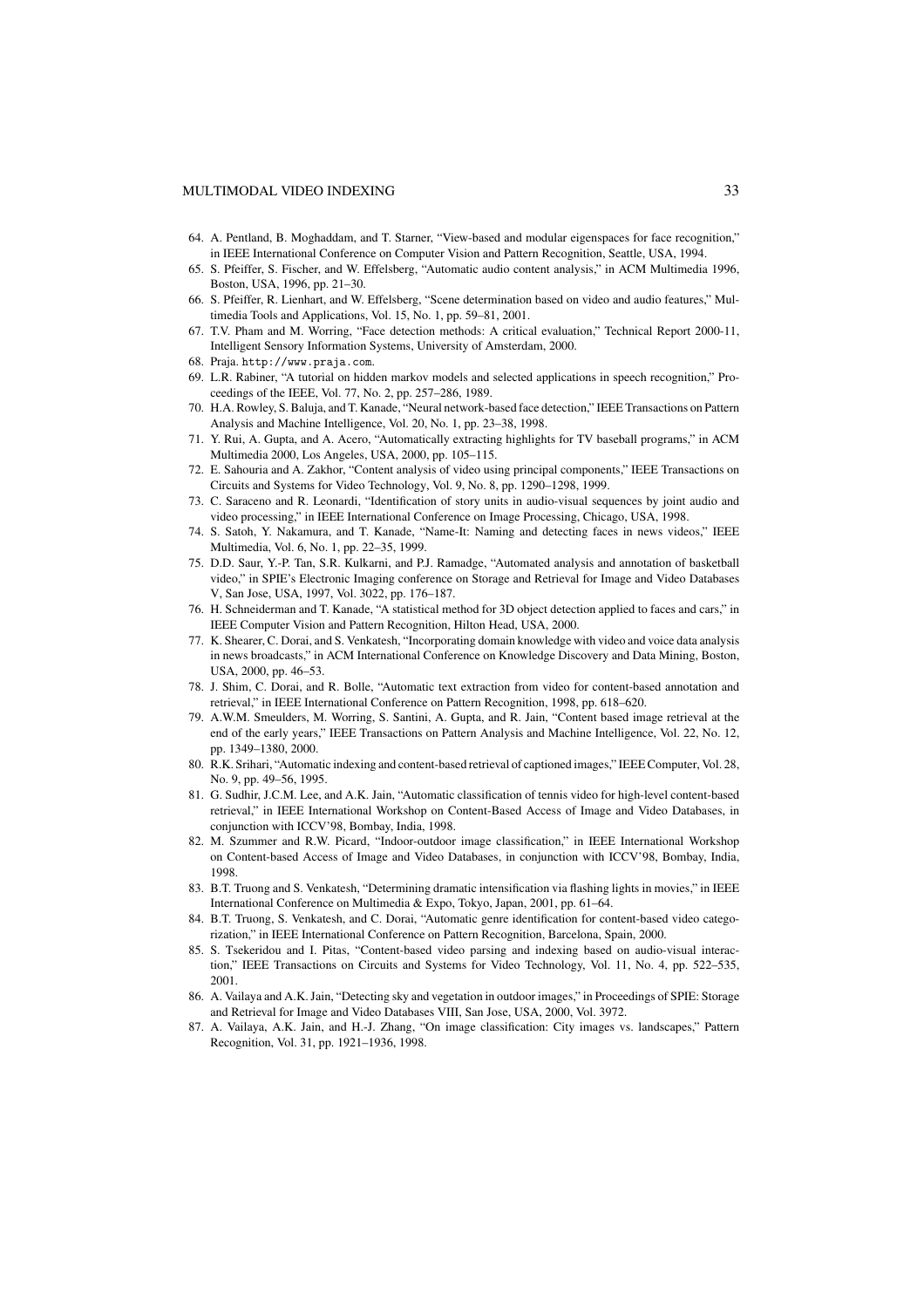#### 34 SNOEK AND WORRING

- 88. J. Vendrig and M. Worring, "Systematic evaluation of logical story unit segmentation," IEEE Transactions on Multimedia, Vol. 4, No. 4, pp. 492–499, 2002.
- 89. Virage. http://www.virage.com.
- 90. Y. Wang, Z. Liu, and J. Huang, "Multimedia content analysis using both audio and visual clues," IEEE Signal Processing Magazine, Vol. 17, No. 6, pp. 12–36, 2000.
- 91. T. Westerveld, "Image retrieval: Content versus context," in Content-Based Multimedia Information Access, RIAO 2000 Conference, Paris, France, 2000, pp. 276–284.
- 92. E. Wold, T. Blum, D. Keislar, and J. Wheaton, "Content-based classification, search, and retrieval of audio," IEEE Multimedia, Vol. 3, No. 3, pp. 27–36, 1996.
- 93. L. Wu, J. Benois-Pineau, and D. Barba, "Spatio-temporal segmentation of image sequences for objectoriented low bit-rate image coding," Image Communication, Vol. 8, No. 6, pp. 513–544, 1996.
- 94. P. Xu, L. Xie, S.-F. Chang, A. Divakaran, A. Vetro, and H. Sun, "Algorithms and systems for segmentation and structure analysis in soccer video," in IEEE International Conference on Multimedia & Expo, Tokyo, Japan, 2001, pp. 928–931.
- 95. M.-H. Yang, D. Kriegman, and N. Ahuja, "Detecting faces in images: A survey," IEEE Transactions on Pattern Analysis and Machine Intelligence, Vol. 24, No. 1, pp. 34–58, 2002.
- 96. M.M. Yeung and B.-L. Yeo, "Video content characterization and compaction for digital library applications," in IS&T/SPIE Storage and Retrieval of Image and Video Databases V, 1997, Vol. 3022, pp. 45–58.
- 97. H.-J. Zhang, A. Kankanhalli, and S.W. Smoliar, "Automatic partitioning of full-motion video," Multimedia Systems, Vol. 1, No. 1, pp. 10–28, 1993.
- 98. H.-J. Zhang, S.Y. Tan, S.W. Smoliar, and G. Yihong, "Automatic parsing and indexing of news video," Multimedia Systems, Vol. 2, No. 6, pp. 256–266, 1995.
- 99. T. Zhang and C.-C.J. Kuo, "Hierarchical classification of audio data for archiving and retrieving," in IEEE International Conference on Acoustics, Speech, and Signal Processing, Phoenix, USA, 1999, Vol. 6, pp. 3001– 3004.
- 100. D. Zhong and S.-F. Chang, "Structure analysis of sports video using domain models," in IEEE International Conference on Multimedia & Expo, Tokyo, Japan, 2001, pp. 920–923.
- 101. Y. Zhong, H.-J. Zhang, and A.K. Jain, "Automatic caption localization in compressed video," IEEE Transactions on Pattern Analysis and Machine Intelligence, Vol. 22, No. 4, pp. 385–392, 2000.
- 102. W. Zhou, A. Vellaikal, and C.-C.J. Kuo, "Rule-based video classification system for basketball video indexing," in ACM Multimedia 2000, Los Angeles, USA, 2000.
- 103. W. Zhu, C. Toklu, and S.-P. Liou, "Automatic news video segmentation and categorization based on closedcaptioned text," in IEEE International Conference on Multimedia & Expo, Tokyo, Japan, 2001, pp. 1036– 1039.



**Cees G.M. Snoek** received the M.Sc. degree in business information systems from the University of Amsterdam, The Netherlands, in October 2000. Since January 2001 he has been a Research Assistant at the Intelligent Sensory Information Systems group of the University of Amsterdam, where he is pursuing the Ph.D. degree in computer science. Snoek was a Visiting Scientist at Informedia, Carnegie Mellon University in 2003. His research interests focus on multimedia signal processing and analysis, statistical pattern recognition, and content-based information retrieval, especially when applied in combination for the purpose of semantic multimedia understanding.